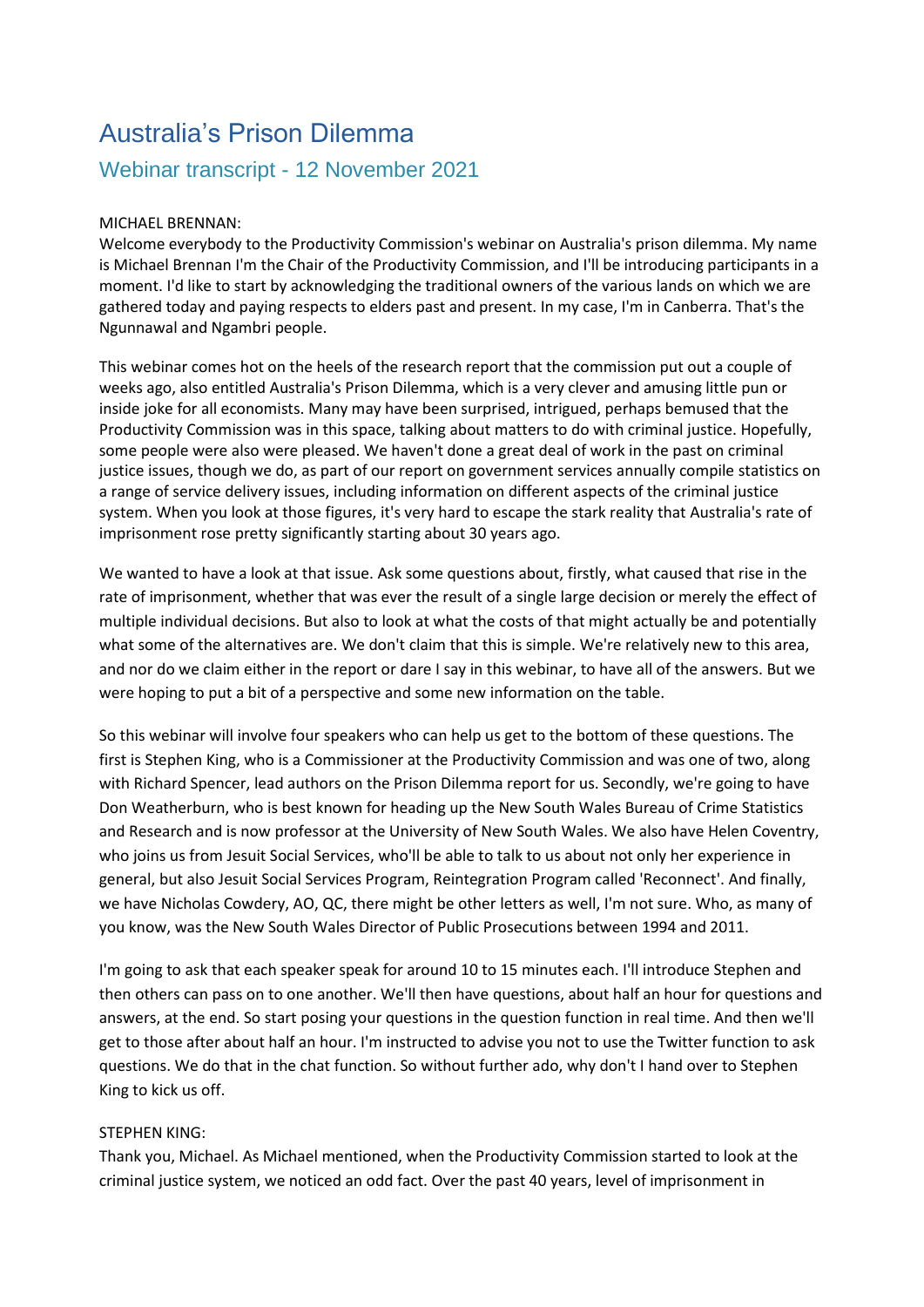Australia has steadily risen. Current imprisonment rate is the highest level in a century. As this chart shows, the number of prisoners who 100,000 adults have more than doubled since the mid-1980s. But at the same time, the offender rates have been falling. For example, number of offenders proceeded against by police per 100,000 population fell by 18 percent. Between 2008-09, 2019-20. At the same time, the imprisonment rate rose by 25. 18 percent fall in the offender rate, 25 percent increase in the imprisonment.

Now, while it's difficult to get a longer time series Australia-wide, for offender rates, in this chart, we use the homicide rate to illustrate that this juxtaposition between falling offender rate and rising imprisonment rate is not new. It isn't just an oddity of the last decade. So, how does Australia have fewer criminal offenders but more people in prison? Well, the first part of any answer is to look internationally. Is Australia just some part of some broader international trend? The answer is clearly no. Australia's rate of growth of imprisonment out of line with other developed countries. UN data shows that Australia's growth rate in imprisonment was third highest among OECD countries between 2003 and 2018, exceeded only by Turkey and Colombia. It was well above countries that we consider comparators, Canada, UK, well above the US, over that same period. So clearly what we are seeing in the data is an Australian story.

Is this a trend driven just by one or two states or territory? No. Imprisonment rates differ across the country. Much higher in the Northern Territory than any other jurisdiction. Western Australia also had much higher imprisonment rates than other states, around 50 percent higher than Queensland, New South Wales or South Australia. But all of these jurisdictions have seen rising rate of imprisonment. So increasing rates of imprisonment for Australia wide. So the first aim of the Productivity Commission's report was to try and understand this trend. What are the drivers behind rising imprisonment rates but falling offender rates?

Now, when looking at drivers, we first must consider an obvious but incorrect explanation. Is the increase in imprisonment driving the fall in crime. In other words is prison acting to deter crime? So as imprisonment rates go up offending rates fall, the short answer to this is no. The evidence indicates that this is not what's happening. Don is going to talk about this in greater detail, a bit later on in this webinar.

## (AUDIO DROPS)

...Australia, less crime, more people in prison. Let's take a closer look at who is in prison. I just want to talk about a few of the categories here. I know Helen will touch on some others in her talk. In particular, I want to highlight the remand numbers. First, one in three people in prison today was on remand, awaiting trial or awaiting sentencing. Increasing numbers of people on remand account for 64 percent of the growth in imprisonment between 2012 and 2019. Second, let's have a look at the number of people who have been in prison before. 60 percent of people who enter the prison have been in prison before. Recidivism is high in Australia, compared with many other OECD countries. Third, please look at the bottom line of the chart. The majority of prisoners have committed violent crime, but there are a significant group, of relatively low-risk prisoners convicted for crimes such as minor theft, property damage, public order offences, or drug possession, not drug trafficking. These individuals are often sentenced to prison for less than six months, or even less than three months.

Together, these facts suggest two things.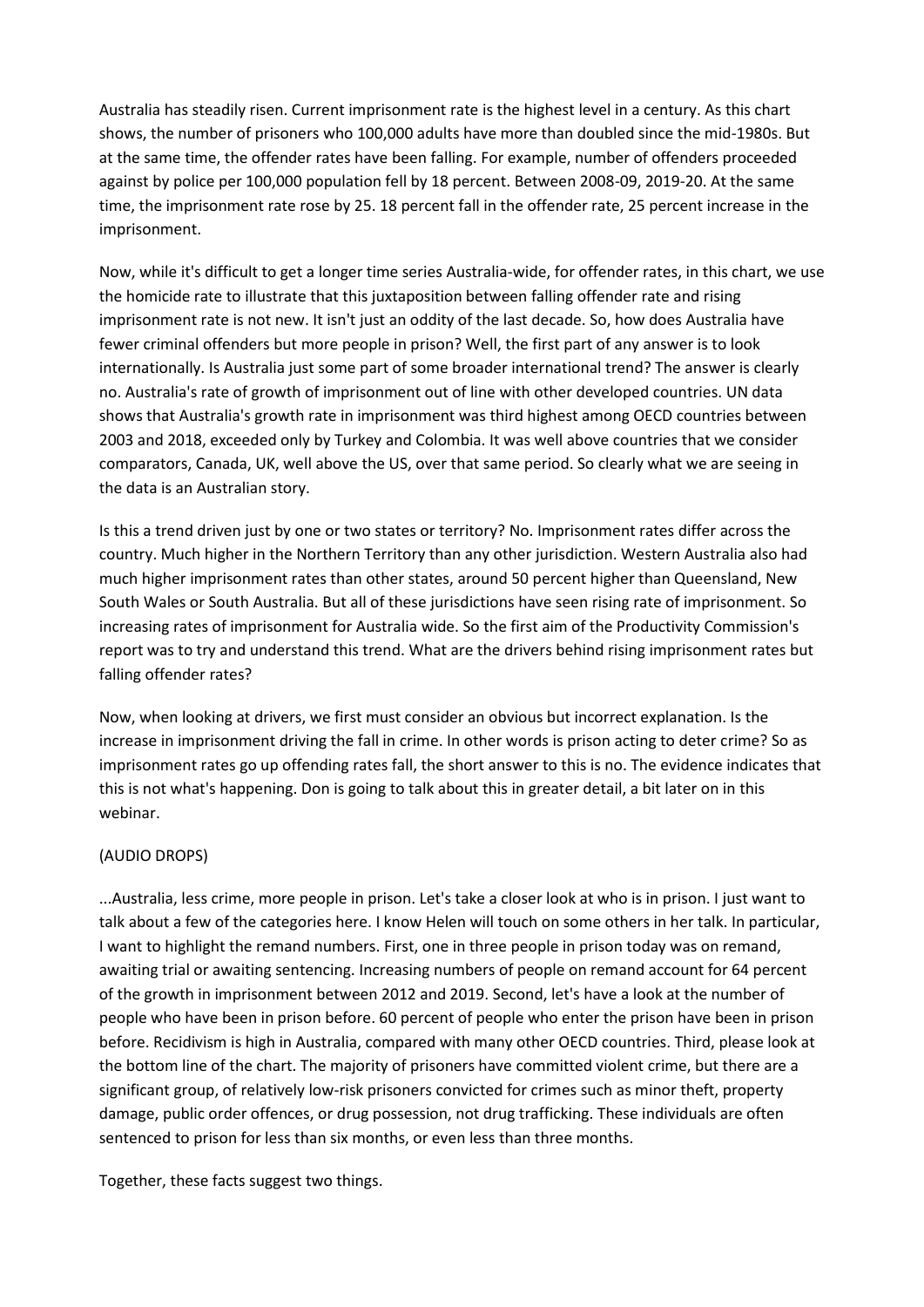First, the policy may have a direct role to play in our 'less crime, more in prison', stylised fact for Australia. For example, are the number of people... Are the numbers driven by tough on bail laws, so we have more people on remand. Or are they driven by tough on re-offending laws so high recidivism means high numbers in prison. Or is it something else? Second, the numbers show that there are a significant number of people caught on a prison minor crime prison treadmill. These individuals may have untreated alcohol or other drug issues. They may have undiagnosed or untreated mental health or cognitive issues. May have low levels of education, little prospect of employment, or be homeless.

So the Productivity Commission looked at the drivers of our stylised fact using empirical analysis. Now I'm not going to go into the details of the analysis here, but what we found is summarised in this table.

First, if you look at the second column in this table, you'll notice that there's a few red arrows there. That suggests that the composition of crime has had some role in explaining the numbers, the shift towards crimes that are involved with longer prison sentences. However, if you're looking for the red arrows here , the things that really drive our stylised fact. And you're really looking across the last three of the columns on this chart.

Those three are the policy columns. Policies that result in an individual being more likely to be sent to prison for a particular offence, such as mandatory prison sentencing rules, policies that mean that an individual spends longer in prison, such as tough on bail or tough on parole policies. And in general, what our analysis shows is that while the story is complex, the important driver of more people in prison, but lower offending in Australia are what I would call 'tough on crime' policies. Now I know Nick is going to look in more detail at specific criminal justice policies later in this webinar. But the takeaway here is that to a large degree, increasing imprisonment despite falling offender rates in Australia is driven by policy choices.

Now, why does this matter? As a group of economists, the Commission's first port of call is the direct monetary cost to taxpayers. And what we show here is a summary of some of the numbers. And the numbers are large. Prisons are expensive, they cost Australian taxpayers around 5.2 billion in 2019-20. That's around \$330 per prisoner, per day.

If the rate of (AUDIO DISTORTS) remained steady, rather than rising over the past 20 years, and the accumulated savings in prison costs would be about \$13.5 billion today.

And, if we could just divert one percent of those offenders who are least risk to the community, away from prison and into say, supervised home detention, we could save taxpayers around \$45 million per year.

So, take away at this point is that tough on crime policies matter in Australia. They've had an effect on imprisonment rates. But they're also tough on tax payers. It's leading to quite a costly outcome, just from a fiscal perspective.

Now, imprisonment has got a range of other costs, indirect costs to the prisoner, their family, to society more generally. I know Helen is going to talk about some of these later on in this webinar, so I'm not going to emphasise them here.

Finally however, analysing prison policy is only useful if there are alternatives, at least for low-risk offenders. Those alternatives have to provide appropriate punishment and deterrence. Keep the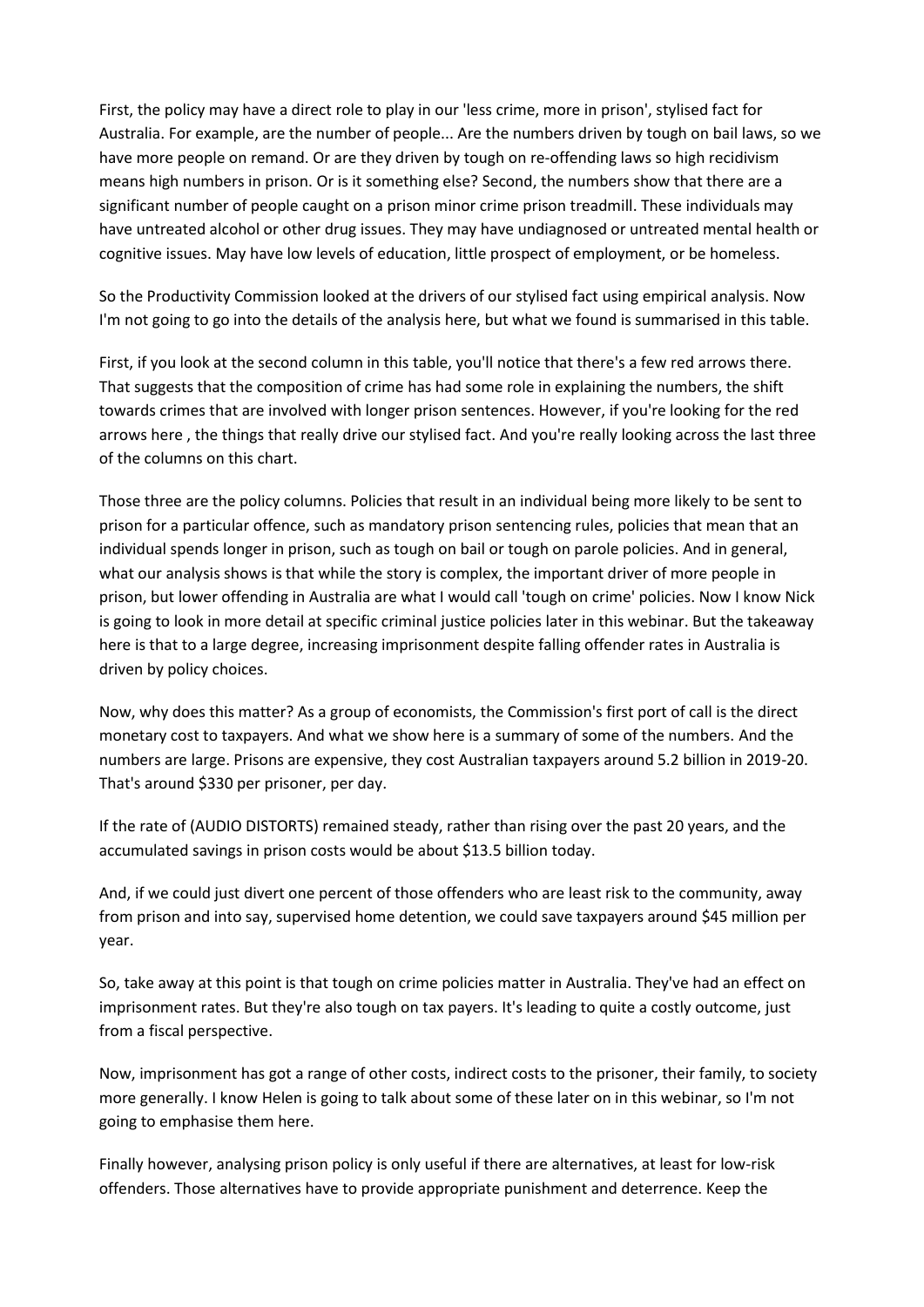community safe. But we want to see if we can reduce the long term cost of imprisonment, particularly to the tax payers. A range of options have been trialled, both here in Australia and overseas. For example, home detention and strict electronic monitoring and supervision has been found to cost around one fifth of imprisonment. It can result in long term improvement to community safety, due to reduced re-offending. For example, Don Weatherburn, together with Professor Jenny Williams from the University of Melbourne, have shown how electronic monitoring can significantly reduce the rate of recidivism.

The home detention with electronic monitoring is an alternative that can lower costs or actually raising the long term community safety. If we link that home detention with programs such as mental health, alcohol and drug treatment. We could potentially increase these gains, as prisoners can re-enter society, ready to hold down employment. And contribute, rather than cost. But also help get some of those lowrisk prisoners off that prison-crime-prison treadmill. This is just one of the alternatives. Others, such as ACT Throughcare program, the Victorian Assessment and Referral Court, the use of restorative justice in New Zealand, discussed in our report. Now adopting these alternatives requires both evidence about what works and buy-in from Australian society. The existing evidence, however, is poor.

#### Many programs were never evaluated.

But we can only move forward when we know what prison alternatives are safe, effective, and acceptable to the community. This means we need more trials of alternatives to prison, more data and proper evaluation of trials, to find out what works. As potential gains, as we've tried to show in the report, can be pretty significant. But we still need the evidence before we can move forward on those alternatives. So thank you and let me pass on to Don.

#### DON WEATHERBURN:

Thanks very much, Stephen. As Stephen has pointed out so eloquently, there's no question that much of the rise in the imprisonment rate has been driven by public policy. So an obvious question is to what extent has prison made us safer? To what extent has it delivered the benefits which have been paying for. So I'm just going to go reasonably quickly through the evidence on that score. There are three ways in which you might expect prison to reduce crime. The first is specific deterrence, which refers to the fact that an offender in prison may, or imprisoning an offender, may discourage them from committing further offences. General deterrence, which is another pathway, which refers to the fact that if we imprison those who offend, we may discourage others from offending. And lastly, incapacitation, which refers to the drop in crime we get when people are unable to offend, because they're in prison.

Now, before we go much further, I just want to deal quickly with the suggestion that people might think there's no effective prison at all. Well, that's not what we're talking about here. We're talking about what's called the marginal effect of imprisonment. So to illustrate that, I've set up this stylised graph, and on the vertical axis, you've got the crime rate, on the horizontal axis, you've got sanction severity. The absolute effect of prison is what you see at SO, it's the effect on crime of having no sanction at all. And it would be, in my view, substantial. If you go from SO to S1 along the bottom there, you can see the crime rate would go down. I mean, at least in this stylised picture, it would. But the key thing to note is that going from S1 to S2 would not produce any further reduction in crime. So when we talk about the marginal effects of prison, we're talking about the effect of increasing the level of prison beyond its current state. OK.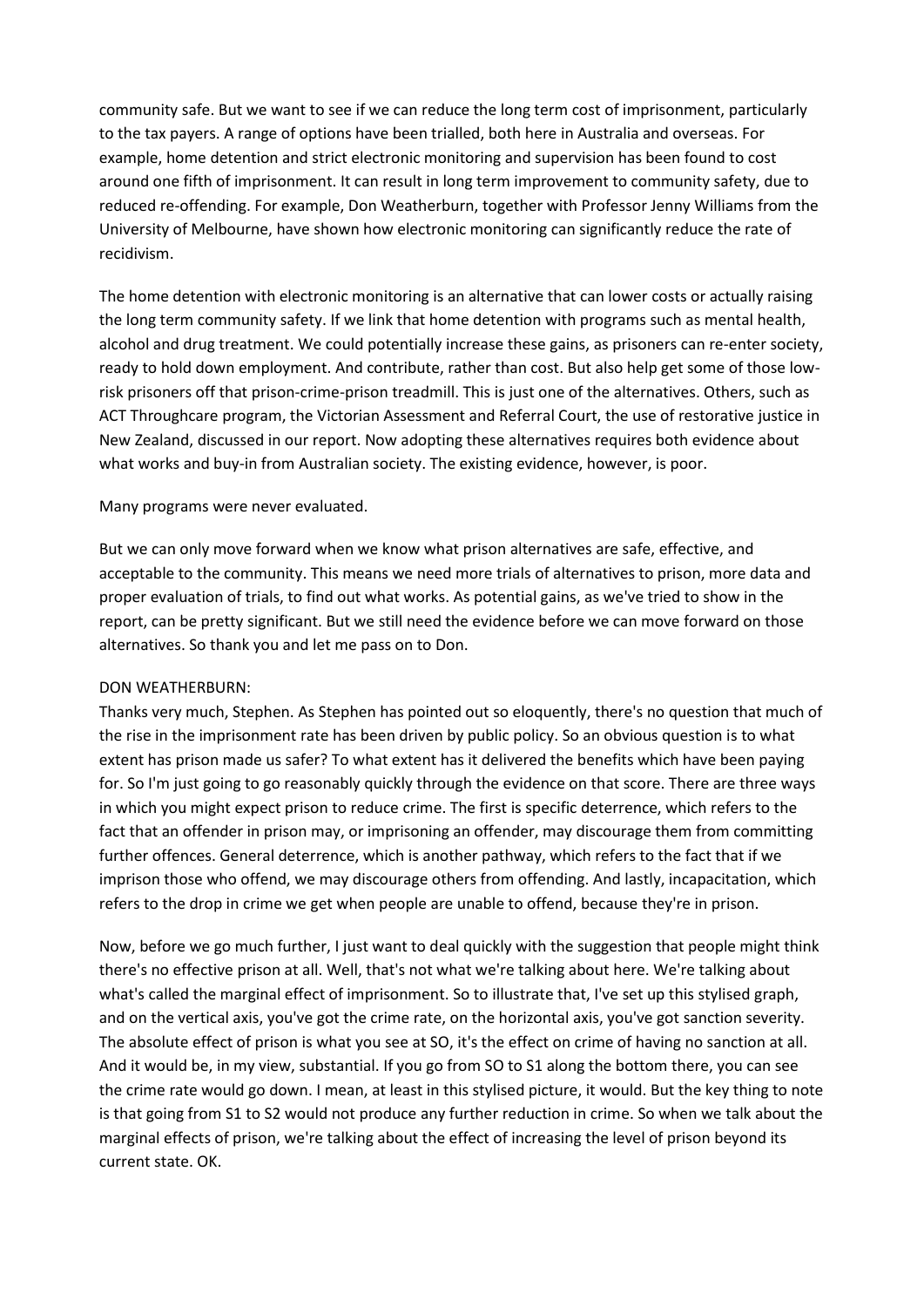So what's the evidence show? Well, looking at specific deterrents, there have been two major reviews, both of which look carefully at well-controlled studies. Those that have used RCTs, randomised controlled trials, or matching or instrumental variable methods. The first by Nagin, Cullen and Jonson, in 2009, concluded that there was no evidence that prison reduces re-offending. In fact, the evidence suggests it may have a slight criminogenic effect. The second one in 2015 by Villettaz, Gillieron and Killias, for a Campbell Systematic Review, came to exactly the same conclusion. And if you're wondering what sort of study would generate this kind of evidence, I've thought of giving you an example, one conducted by Green and Winik, they capitalised on the fact that in the District of Columbia in the US, the allocation of judges to cases is random. And what that means is that there are no systematic differences between the case profiles dealt with by different judges. In other words, they are effectively all dealing with similar kinds of cases over the long run. They do, however, differ quite substantially in their willingness to imprison people.

So what Green and Winnik did was compare the re-offending rate among cases or people who have been dealt with by tough judges compared with those who'd been dealt with by lenient judges. And what they found was that there was no difference whatsoever. So it doesn't appear as if systematic or certainly doesn't appear from most studies, is the imprisoning offenders reduces their risk of reoffending.

There are, however, a couple of exceptions that I should mention. One of them by Eric Helland and Alexander Tabarrok back in 2007, they compared offenders with two strikes to offenders who'd had one strike. This is in a three strikes regime but had the second charge bargained down to a non-strikable offence. And when they compared those two groups, they found that those who'd bargained down the second charge were offending at 17 to 20 percent higher rate than those who had the three strikes consequence. They noted though, that even though it was effective in these circumstances, prison was less cost effective than appointing, for example, another 1,000 police officers.

The second exception to the general rule is one developed by Drago and Galbiati in 2012. They capitalised on the fact that in Italy in 2006, the Italian Government gave early release to 221,863 offenders, which is far more than Rex Jackson ever let out of prison. But the condition was that if any of them re-offend within five years, they were required to serve the balance of their sentence back in prison. Now the intriguing thing about this arrangement is that the length of time hanging over you once you're released from prison wasn't in any way related to your characteristics, your prior criminal record, the offence you committed. It was simply related to when you went into prison. If you went in a long time ago, you'd have less to serve than if you went in more recently. And they found that those who had longer to serve on their sentence, if they reoffended, were less likely to re-offend. The catch, though, was that when the period remaining to be served in prison got long enough, there was no further effect. They're the only two exceptions I'm aware of. Most of the literature suggests that specific deterrence with prison simply isn't a viable option for controlling crime.

OK, let's now turn to incapacitation. This was popular, certainly as a study in the 1980s, and the basic strategy is to develop a mathematical model of offending rates and criminal career duration. And the model most commonly used was one developed by Shinnar and Shinnar. And they would estimate, in applying the model, estimate the offending rate of a person in the six months prior to entering custody, estimate the length of time they would spend in their criminal career, and then subtract out any offending that would have occurred when the offender was free but didn't happen, because they were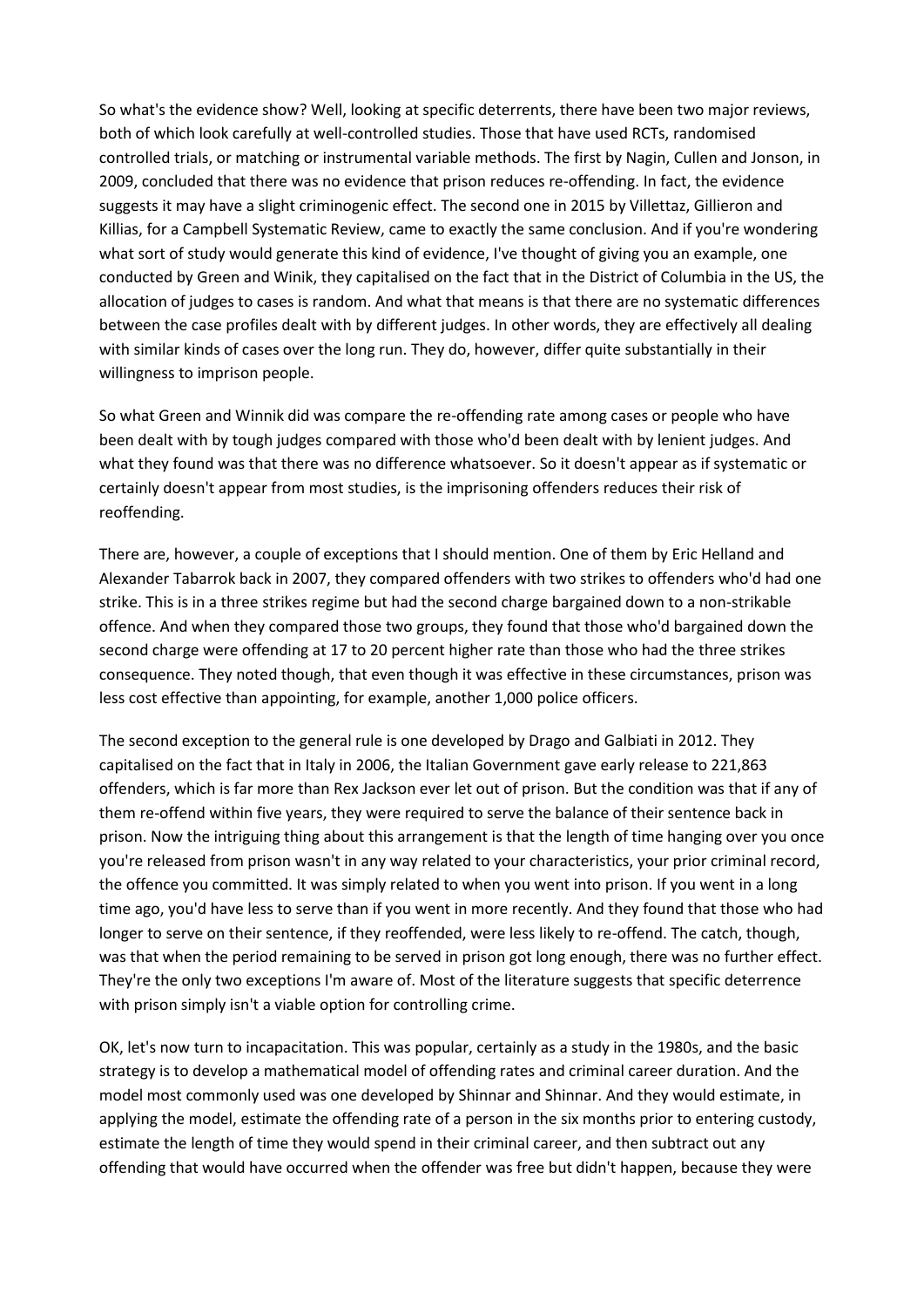in custody. And that sort of study typically generated a result that a 10 percent increase in the imprisonment rate would reduce crime by about three percent.

Now, that sounds like a lot, but that study and studies in that vein have been criticised over the years because it's very difficult to get decent measures of offending while people are free. The early studies relied on self-reported offending in the six months prior to entering custody, and it was later found out that that was an exaggeration that most people don't offend anywhere near that rate. In fact, shortly after they do increase their offending to that kind of rate, they're likely to end up in prison. So there haven't been any simulation studies looking at incapacitation for quite a long time.

So I'll turn now to the issue of general deterrence and incapacitation. But before I do, it's important to understand how economists and others like to measure the effectiveness of prison, and the concept they refer to here and we're going to refer to, is elasticity. The elasticity of crime with respect to prison is the effect on crime of a one percent increase in either the rate, the likelihood, or the length of imprisonment. So an elasticity of minus point five would mean that a one percent increase in the rate of likelihood or length of imprisonment would reduce crime by 0.5 percent. Or to put it in more familiar terms, a 10 percent increase in the imprisonment rate would reduce crime by five percent.

So what does the research actually show on deterrent, general deterrence and incapacitation? Well, the early studies found quite sizeable effects. Marvel and Moody, for example, found evidence that a 10 percent increase in the imprisonment rate would reduce crime by between 1.4 and 2.6 percent, depending upon the type of offence. Levitt also found similarly large effects. Not so for Becsi, and Spelman also found a large effect 10 percent increase in the imprisonment rate would reduce crime by three percent. But later studies have not found this, and the later studies, generally speaking, more effectively with methodological problems than the earlier studies. Lidka, Piehl and Useem, for example, one of the most highly cited studies actually looked at the effect of the elasticity of crime with respect to prison as the imprisonment rate rose, and they found that the elasticity actually shrinks to zero with prison population size and actually turns positive when you get above 3.25 prisoners per 1,000 population. Johnson and Raphael, another highly cited study, also found quite small effects. So in their case, a 10 percent increase in the imprisonment rate would have reduced crime, in their study, by 10 to, sorry, by one to two percent. Of course, the obvious question is what about Australia? Well, as Stephen pointed out, there haven't been anywhere near enough studies of this issue in Australia, but there have been some.

A couple of early studies by Australian economist, Withers, looked at the issue and found quite sizeable effects. An increase of 10% imprisonment would generate a 6.1% drop according to him. In crime. And Bodman and Maultby also found quite sizeable effects. But once again, later studies using better methods have found smaller effects. My colleague Wai-Yin Wan, for example, and her colleagues, found that a 10% increase in the likelihood of going to jail would have reduced property crime by 1.35% and violent crime by 2.9%. But a more recent study conducted by myself, and Bun and (UNKNOWN) and a number of others, found smaller effects again, in our case, we found that a 10% increase in the imprisonment rate in the likelihood of going to jail would reduce crime, property crime by 0.25% and violent crime by 0.27%. Now what's interesting about the Bun study is that they actually tried to look at the full effect of the criminal justices, including changes in the risk of arrest and sentence length.

So what I've done is graph those here to give you a sense of the difference in output, depending on where you put your money for crime control. So along the bottom, you've got the effect of a 10%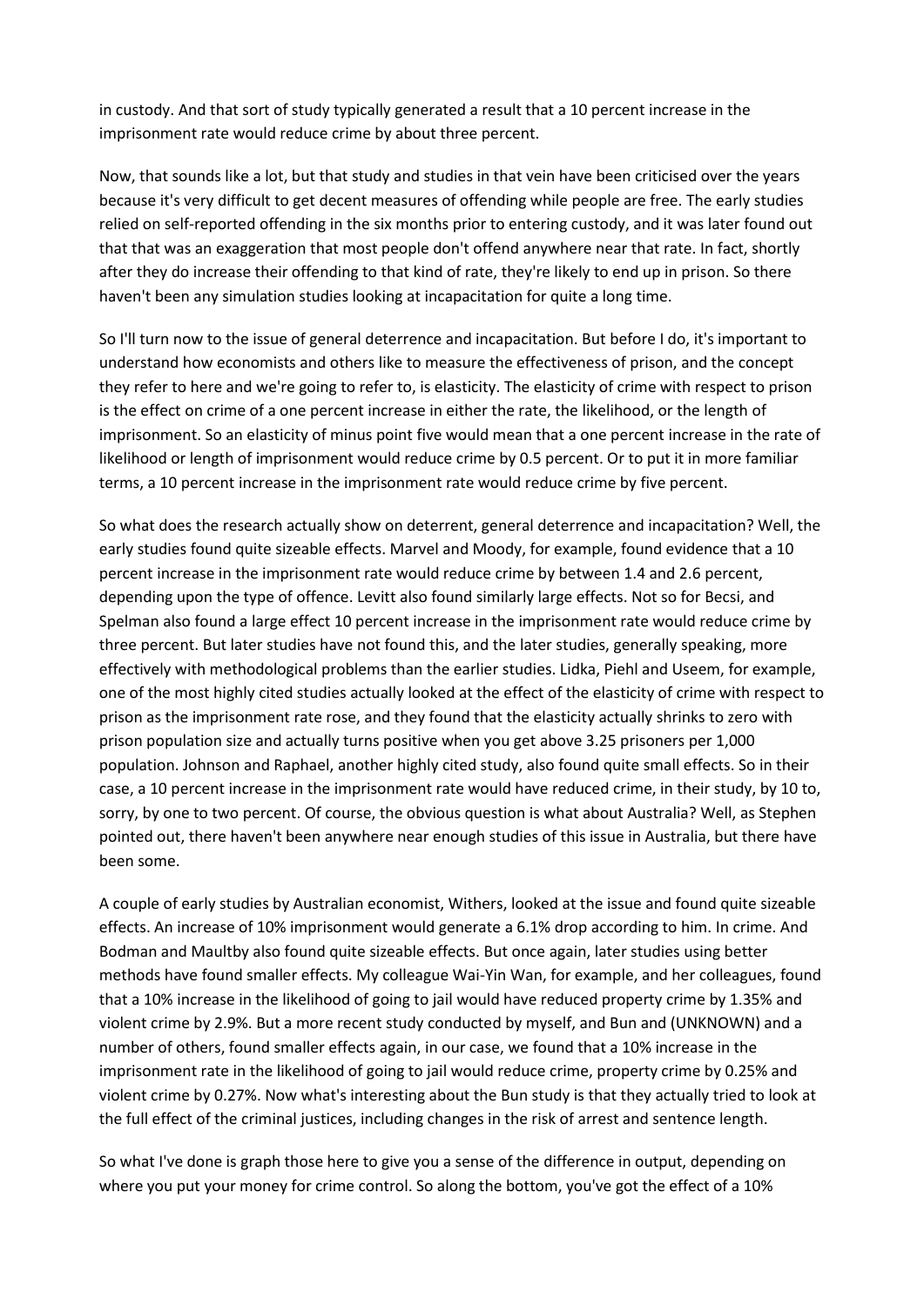increase in the likelihood of arrest. Then in the middle, you've got a 10% increase in the probability of imprisonment, the effect there. And then on the right, you've got the average, the effect of a 10% increase in the average sentence length. And you can see, for the probability of arrest, the effects are quite spectacular. On their estimation, you get a 3.6% reduction in property crime, and in the case of violent crime, you get a 6.9% reduction. By contrast, if you look at the effect of a 10% increase in the likelihood of imprisonment, the effects are very small indeed, hardly worth having. And in the case of an average sentence, it actually went the wrong way. In other words, there was some blank suggestion that it would actually increase crime. I wouldn't put too much store by that though because it wasn't statistically significant.

So let's try to summarise where we're at, in terms of the effect on crime. Lots of people think that the growth in imprisonment has reduced crime, but the evidence doesn't support that. Between 2001 and 2020, the Australian imprisonment rate rose by 32%. The recorded property crime rate over that period fell by 64% and the violent crime rate fell by 32%. Now, if you take Wai-Yin Wan's estimates, less than 6% of the decline in crime in Australia over that period is due to the rise in imprisonment risk. If you take the Bun estimates, which are smaller, less than 1% of the decline came from the rise in imprisonment risk, and the growth in prison sentence length had no effect. So in summary, prison has little, if any, specific deterrent effect. It has a general deterrent and incapacitation effect. That effect at the moment on current estimates is quite small. It has a range of adverse effects I won't go into, but our next speaker Helen will go into at length. The key issue for everybody is whether there are cost-effective alternatives to prison.

Now the Washington State Institute for Public Policy analysis suggests there is. But as other speakers have said, there are hardly any cost-effectiveness studies of Australian correctional programs, except those that have been conducted, for example, by the Bureau of Crime Statistics and Research. And this is something we really need to change if we are ever going to persuade policymakers to reduce their reliance on prison. I'll now hand over to Helen, who will take it up from here.

#### HELEN COVENTRY:

Good afternoon everyone, my name's Helen Coventry, and I'm with Jesuit Social Services. And in terms of the presentation today, I'm looking at the social cost of imprisonment. I'd like to start by acknowledging the traditional custodians of the lands in which we meet, and pay respects to elders past, present and emerging, and extend that respect to any Aboriginal people we have with us as part of the webinar today. Jesuit Social Services notes, with shame, the overrepresentation of Aboriginal and Torres Strait Islander people in the criminal justice system. The harms of the justice system disproportionately impacts First Nations peoples, whose over-incarceration flows from a history of colonisation, dispossession, systemic racism, intergenerational trauma, and discriminatory laws and practices.

In terms of Jesuit Social Services we've been delivering services for over 40 years. We work where the need is greatest, and we have four key areas in which we deliver programs. They include justice and crime prevention, mental health and wellbeing, community building and settlement services, and education, training, and employment services. Our services span Victoria, New South Wales, and the Northern Territory.

We are a social change organisation. We believe that by working alongside our participants, we have, at capacity, to have significant insight into the support needs and the requirements of our participants, and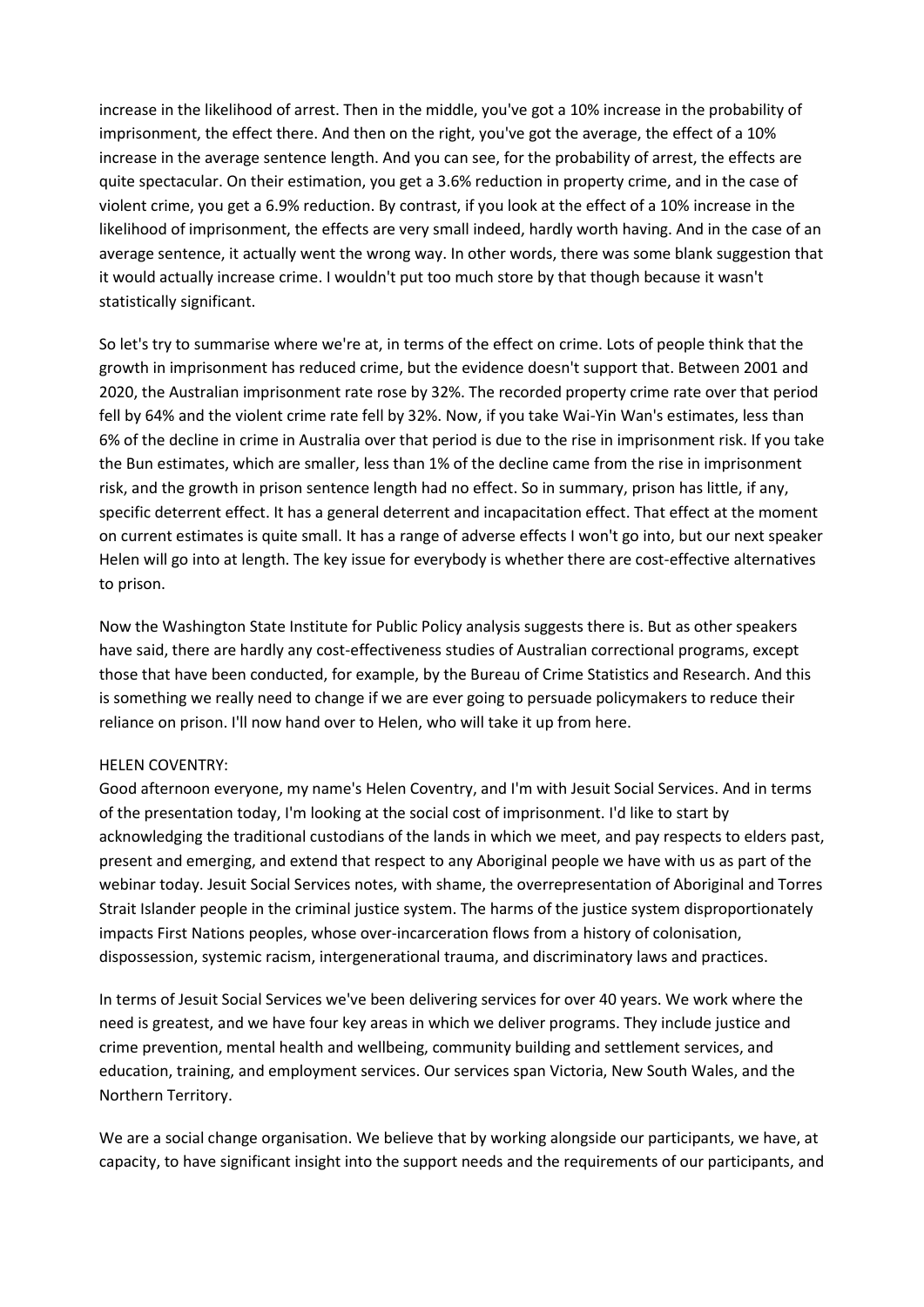that we can effectively influence and change social policy to be more just and create a just society for all.

In terms of the programs that are offered at Jesuit Social Services in the Adult Justice Space, we have three key programs. ReConnect, which is a post-release support program that works with men and women exiting any of the prisons in the state of Victoria, except for one of the private prisons, who plan to live in the North West Metropolitan Region of Melbourne. We work with those who have been sentenced to greater than three months, who are classified as having high transitional needs, and at high risk of offending. We support people in a privileged capacity, so we start working with people six weeks before a confirmed release date. We provide day-of release support, and then we work with people in the community for a minimum of a month, and a maximum of 12 months, and looking to address seven key domains, which include housing, employment, education and training, independent living skills, family-community connectedness, mental health, and alcohol and drug needs.

Our second program is the Maribyrnong Community Residential Facility. This was a pilot program that was established in response to the COVID-19 pandemic, acknowledging that those who were exiting custody and into homelessness were at higher risk of contracting and transmitting COVID-19. The program provides short-term accommodation to men, who would otherwise be homeless, with on-site case management support, a co-located nurse, and a housing and a private rental support access worker. And the program works with men while they're at the facility and assists them to transition out to longer-term alternative accommodation.

The final program in the Adult Justice Space is the African Visitation and Mentoring Program, AVAMP. It works with people from African backgrounds who are involved in the justice system. We match community mentors with people who are currently in custody, to provide support to them while they're in custody and post-release. We also provide information, education to the African community more broadly to support them in their understanding of the justice service... of the justice system.

In terms of the Victorian prison context, we have a number of prisons, 13 men's prisons, a women's prison, and a transitional centre. I think the key piece here is looking at our prison numbers, which were correct at September this year. So of the 6,800 people in custody, 40% of those are on remand and the high rates of Aboriginal incarceration, with over 700 people currently in custody.

In terms of our participant cohort, when we reflect on who we currently work with, there are a number of common characteristics in our participants. Our prison population is made up of individuals who've experienced multiple and complex forms of disadvantage. Through our comprehensive assessments, we see a common trajectory that includes experiences of early childhood trauma, involvement in the state care and protection system, in the youth justice system, and then ultimately, the adult justice system. The 35-year-old male, who's currently in custody charged with theft, possession, and a breach of an IVO, is a three-year-old who experienced social disadvantage, witnessed family violence, entered the state care and protection system, disengaged from education, engaged in substance use, and experienced homelessness.

Across the trajectory, we see that there are many points of intervention or investment into strategies to combat social and educational disadvantage, would have prevented entry into the justice system. When we consider the women that we work with, we see similar characteristics coupled with experiences of sexual violence, abuse, and family violence. For our Aboriginal and Torres Strait Islander participants,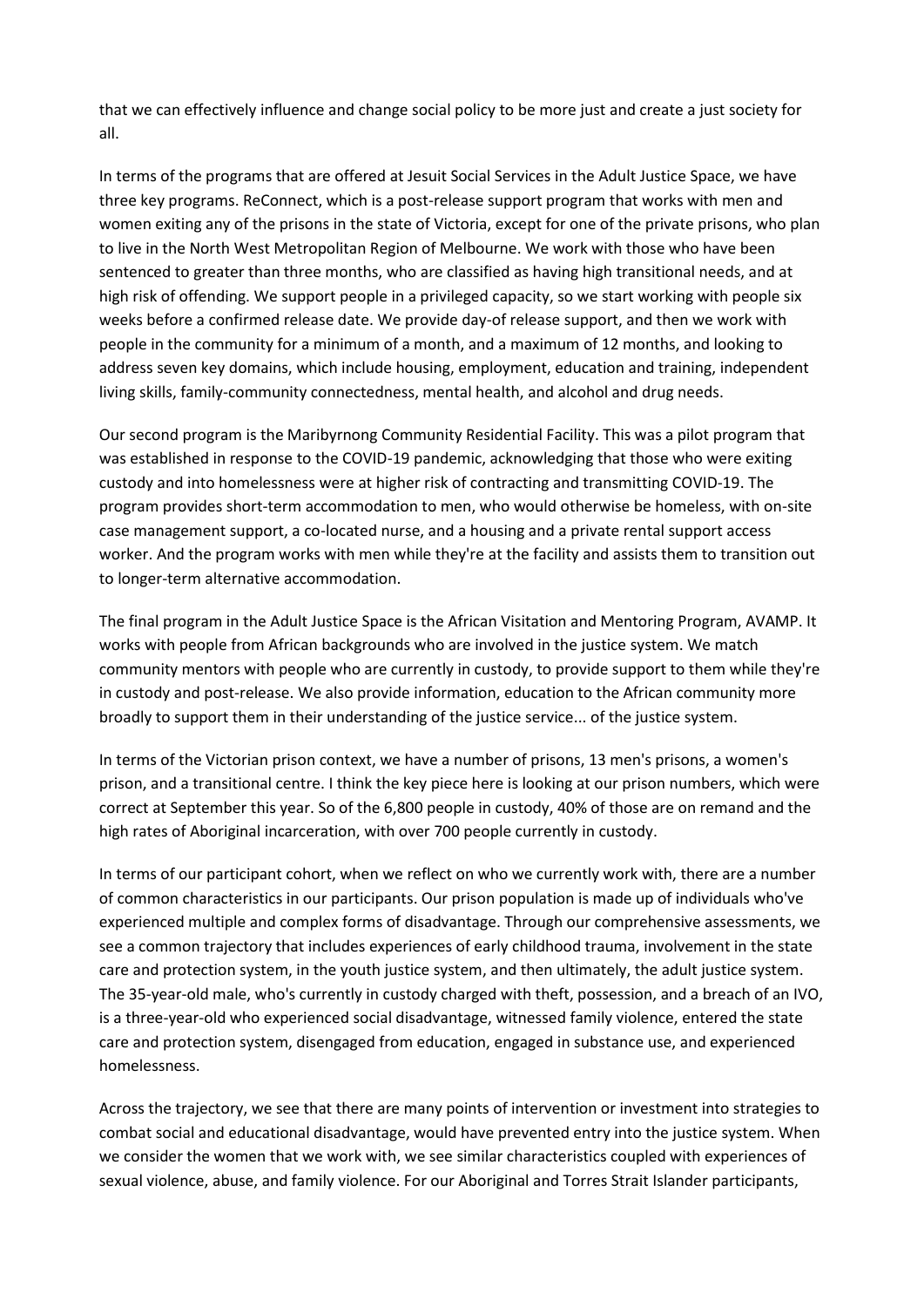these experiences are overlaid with the impacts of colonisation, dispossession, intergenerational trauma, and a lived experience of discrimination and racism. Our participant cohort has disproportionately higher rates of physical and mental ill health, and cognitive impairments, compared to the wider community. We note that 6% of Victorian postcodes account for 50% of our prison admissions.

In terms of the barriers and challenges experienced by our participants, there are a number of structural barriers, the two key structural barriers that stand out most are housing, and then financial barriers. In terms of housing, we're in a housing crisis. There are limited appropriate, safe, affordable housing options for people. The reality for a significant proportion of participants who exit custody is that they will enter emergency accommodation, which in most instances, is hotel accommodation. They will be supported to apply for community and social housing, however the waiting list for those services is quite long, so many will access private rooming houses. This type of accommodation is expensive and generally of quite a poor standard.

Being in a community, being in a privately run rooming house is considered a stepping stone into community and social housing. We note that the lack of appropriate housing significantly impacts an individual's capacity to address their underlying support needs and impacts their capacity to reintegrate into the community. As mentioned before, we operate the MCRF program, which provides appropriate housing, and holistic support to individuals. That provides people with an opportunity to address the underlying causes of their offending. That particular program has had a number of successes in terms of supporting them to secure employment and obtain private rental. In terms of financial barriers, the current rates of our welfare payments are woefully inadequate. JobSeeker recipients are forced to live below the poverty line. This does not allow people to live a dignified life.

Those who were previously on the Disability Support Pensions and have served more than two years, are released on JobSeeker. They are required to reapply for the Disability Support Pension, where you've worked with a number of participants in this situation who've been diagnosed with cognitive disabilities, are unable to live independently in the community, and require supported residential accommodation, who have not been able to access this because they have not been able to afford it due to being on JobSeeker payments. We have supported those individuals by assisting them to reapply for the Disability Support Pension, by (AUDIO DISTORTS) contributing to the cost of their rent and subsidising their rent up until the point in time where they can be reinstated on the Disability Support Pension.

In terms of the personal barriers that our participants face and when we consider the impacts of incarceration on our participants, the two things that stand out the most are the diminished sense of self-worth and the effects of institutionalisation. And I believe some of our participants are able to describe that best. When speaking to one of our participants about his sense of self-worth, he said to us, "Think about the worst thing that you've ever done. Think about the thing that makes you feel sick to your stomach, that keeps you up at night, that keeps playing on a loop in your head. recognise the feeling? That's how I feel every day when I talk to people knowing that they're going to judge me because I've been in prison." For another participant when he was describing his first two weeks out of custody, he spoke about living in a caravan at the back of his dad's property and that now every day at about 4:30, he'd go back into the caravan and stay there for the night. It wasn't until his dad knocked on the door and told him he didn't need to do that anymore. That he realised he was following the routine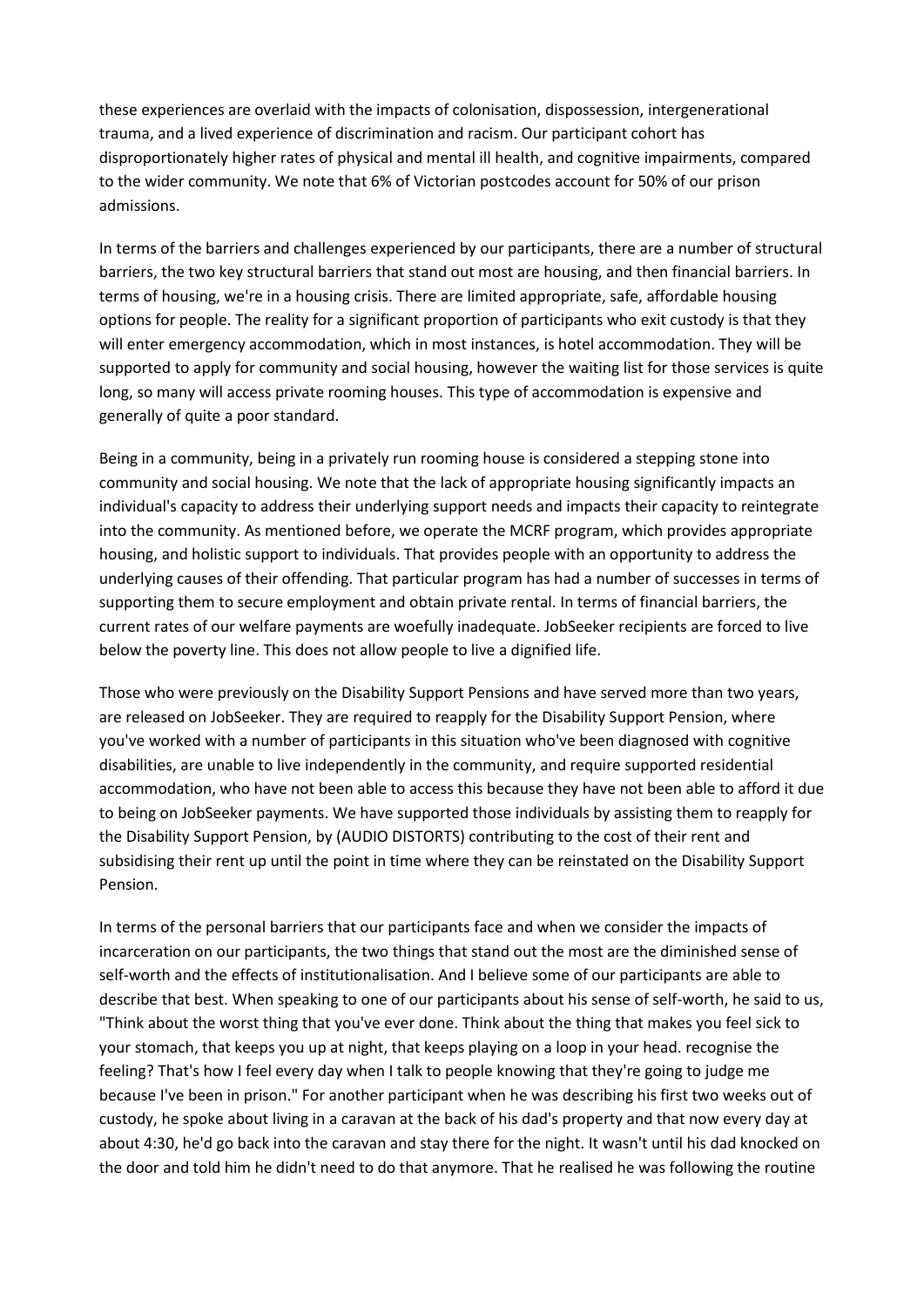that he had in custody. Another one of our participants described setting up his bathroom as his bedroom, because it was the smallest room in the house, and that's where he felt safest.

We at Jesuit Social Services strongly believe that prison should be a last resort. We work with people every day that experience a range of challenges when they transition from the community. And we note the serious impact that their imprisonment has, not only at the time, but also in terms of their ability to move forward with their lives. We strongly believe that where possible, people should be supported to address the underlying problems which led to their offending behaviour when they are in the community. We believe that alternative pathways, including diversion programs, could deliver better outcomes for offenders, victims, and the community more broadly. An example of such a program is our Youth Justice Conferencing Program, which enables a dialogue between young people who've offended, the victims, and the wider community. It aims to divert young people from further offending. It brings together those involved or affected by the offences to discuss how the young person can make amends for the harm that they've done. In the process, it helps a young person see the impacts of their actions on their victims, and it supports young people to restore relationships with those that they've harmed. It's a problem-solving approach to offending that's based on the principles of restorative justice, which balance the needs of the offenders, victims and the community.

Sorry, might have technical difficulties. And finally, in order to have an effective justice system, we believe there needs to be investment into early intervention strategies to combat social and educational disadvantage to prevent entry into the justice system in the first place, as well as investment into placebased interventions that address locational disadvantage, the development of flexible diversion options along with justice continuum. We know that children who have had contact with the justice system are more likely to have further contact throughout their lives. So, raising the age of criminal responsibility from 10 to 14, will keep primary school-age children in the playground, and out of prison. This would be a positive step forward in improving outcomes for everyone.

The leaders from Jesuit Social Services have previously completed a just solutions tour in parts of Europe, the US, and New Zealand, to explore what an effective justice system looks like. What we have found is an emphasis on relationship, rehabilitation, and reintegration, being at the core of effective justice systems. The importance of attracting and retaining skilled and qualified staff, is also imperative to the overall effectiveness of the justice system. For example, in Norway, prison officers are required to have a minimum of two years paid study. Additionally, their youth justice facilities, half of the staff there are social workers. That focus on qualified, well-skilled staff has assisted in a way in having extremely low incarceration rates, and recidivism rates, in comparison to Australia. Additionally, and finally, we need to genuinely and respectfully incorporate the voices of those with the lived experience of our justice system, in conversations with regards to development of any programs across the service sector. And now I'll hand over to Nick. Thank you.

#### NICHOLAS COWDERY:

Thanks very much, Helen. Good afternoon ladies and gentlemen, I regret to say that you won't be able to see me speaking this afternoon despite the best efforts of the technical people, but maybe from your point of view, that's a good thing. But in any event, I add my thanks and congratulations to the Productivity Commission for this very valuable report, as you've heard, something new in their territory, and I think they've done it very well indeed. And I thank them for this webinar, which important matters are being discussed, as you've heard already. First, let me say on a personal note, I've been involved in criminal justice in one capacity or another...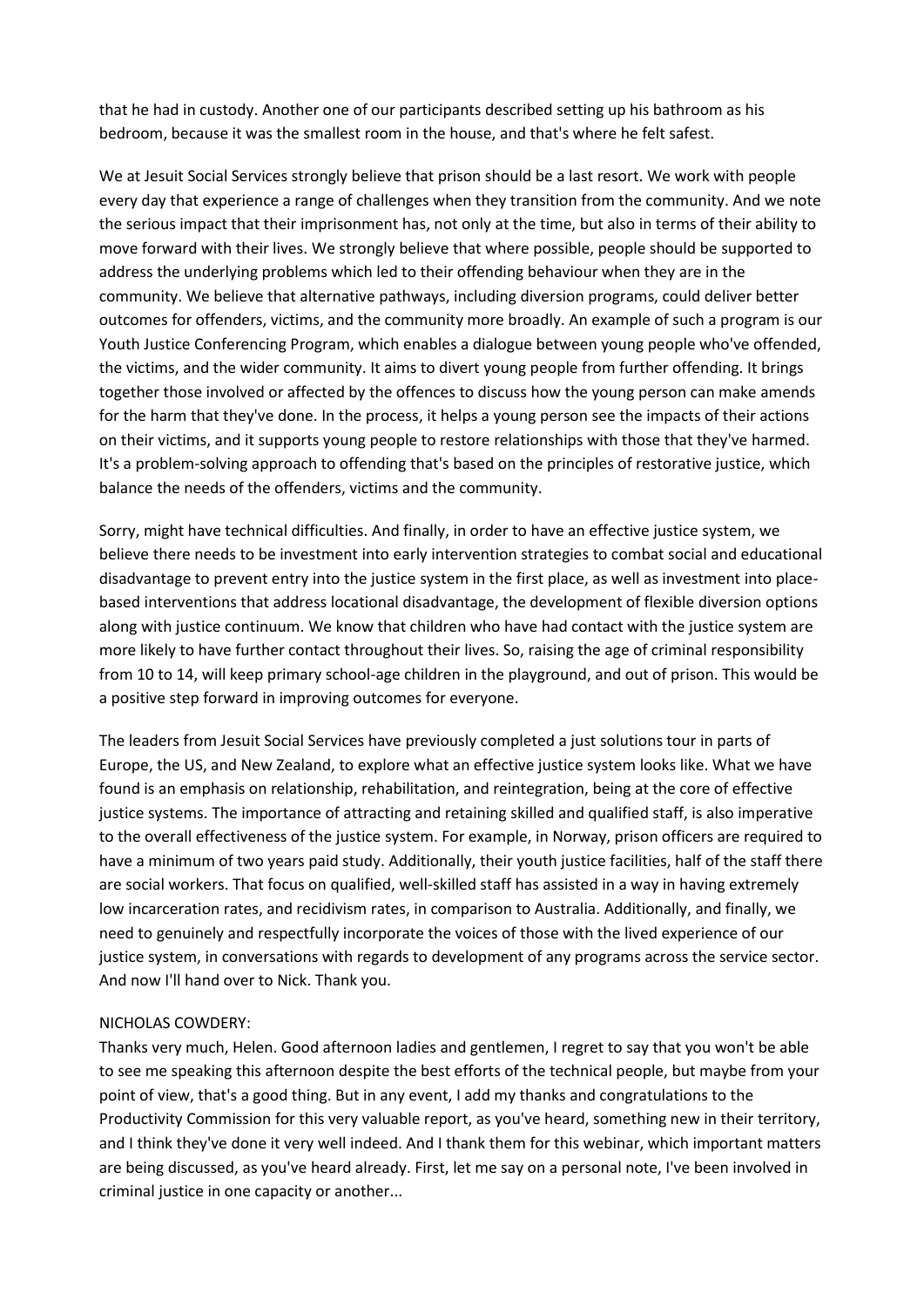#### (AUDIO DROPS)

...justice process is a fairly poor educator and reformer of persons who have offended, or who are at risk of offending. Those functions belong elsewhere and I'll come back to that towards the end of my contribution this afternoon. The criminal justice system, of course, does serve other purposes that our governance system relies upon. Is our way of seeking to do justice to the whole community when harm has been done in an unlawful way? And as the Productivity Commission report makes clear, the criminal justice system, and processes, must seek to make our community safe, must be fair and just in their operation, must have the confidence of the community, and must do all of this at the least cost. And those are guiding principles I think that we can take to heart when we're assessing the outcomes of the criminal justice system and processes.

The Productivity Commission report is another of many reports that convey similar messages. I'm not throwing it down for that, but there is a good deal of material available that supports the conclusions that have been drawn. And we now need to be looking at alternatives to imprisonment. The catchline of the Justice Reform Initiative, of which I am a director, is 'jailing is failing', and so it is. And if you're interested, you'll see a great deal of supporting information on the JRI website.

I've been asked to speak this afternoon about the contribution of the criminal law to the mess in which we personally find ourselves, and the contributions it can make to improving the situation. And I can do that in a fairly summary way. I'd be touching on some of the things that have already been said by previous speakers, but I'll skip through these points as expeditiously as I can.

First, the criminal law's contributions to increasing imprisonment, and I'm picking up here on some of the things that Stephen has already said.

First, sentencing laws, which of course, the courts must apply, have resulted in more sentences of imprisonment and for longer periods. And those moves, and restrictions on sentencing discretion that have been imposed, such as standard non-parole periods, guideline sentencing judgments, and particularly, mandatory minimum sentences, have seen the proportion of convicted adult offenders in Australia, who are sentenced to imprisonment, rises from 5.5% in 2007 to 2008, to 11% in 2019 and '20. So that's a steady rise to a doubling of the proportion of adults convicted, sentenced to imprisonment, over the last 12 years. Fairly irrefutable evidence I would have thought, of the impact of sentencing laws, and sentencing practices. I must say, Don, thank you very much for the graphs you sent me.

The next point, one third of the prisoners were on remand, unsentenced, bail refused. Their lives have been disrupted and the lives of those associated with them. In some cases, that detention is justified. But in New South Wales, 9% of those people will not be convicted, and 25% will not be sentenced to custody or will receive a sentence less than they have already served on remand. That is the direct result of the mess the parliament has made of the bail act.

Next point, 35% of sentenced prisoners are serving sentences of six months or less. 70% of those are for non-violent offences. Now, short sentences are of no use to anyone, and they cost us a great deal. It takes weeks or sometimes months for prisoners to be classified and allocated to the institutions at which they're going to serve their sentences. But the programs in prison that can be applied, the therapeutic programs, educational programs, drug and alcohol programs, sex offender programs, all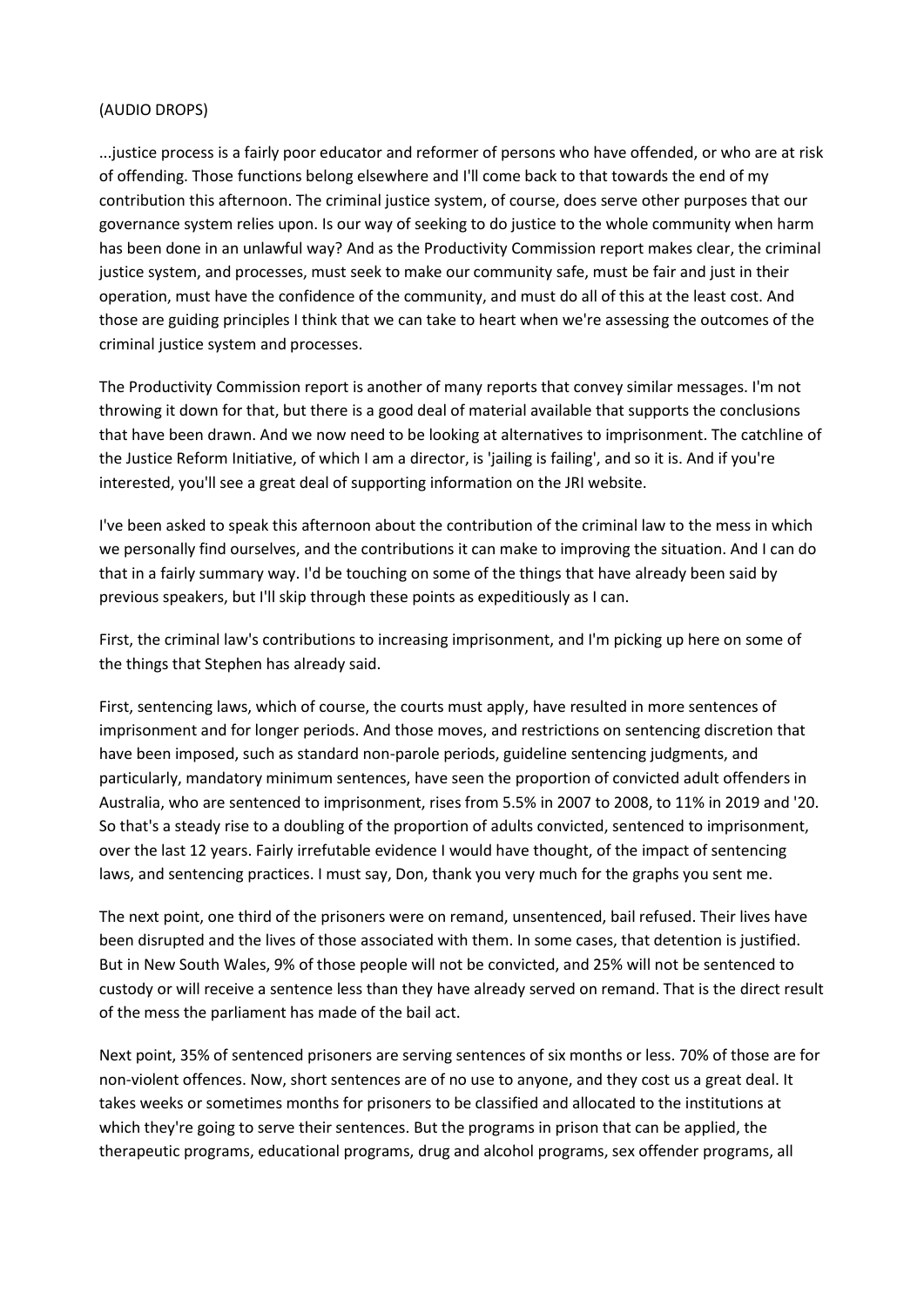those programs for prisoners require a minimum of six months. So you do the maths. That means that 35% of prisoners are just warehoused in an environment that can only do them harm.

The next point to make is that there are custodial sentences imposed for offences that don't require them. One prominent example is drug use and possession - I'm not talking about drug dealing or trafficking - drug use and possession. The law can change that. The law has created it. It can change it. The next point to make there is the restrictions on parole, how serving to prolong the periods of time the prisoners spend in custody. Again, a tweaking of the law has created that situation. And the final one I want to mention is not really a criminal law contribution, but it's a compounding factor of those criminal law contributions. And that is recidivism.

Stephen has already mentioned this, but 46%... In some surveys, it's a slightly higher figure than that. But 46% at least of released prisoners are back in corrections custody and control within two years. And as Stephen has said, 60% of prisoners coming into prison have been there before. It doesn't seem to say much for rehabilitation and reform as a sentencing objective. So, the second part of my presentation, how can the criminal law contribute to reducing imprisonment? Well, there are things that are being done to said to reduce imprisonment.

Helen has just given very clear description of the Jesuit programs, and I recommend that you read the case studies in chapter four of the report. There are some good ideas there, and they're working, although further evaluation needs to be conducted. Specifically, I think sentences of six months or less need to be abolished and replaced with community corrections programs, with measures being put in place to avoid bracket creep by careless magistrates, those who insist on imposing sentences of six-anda-half or seven months. But they're ways around that. Some steps were taken towards community corrections in New South Wales in 2018, and credit goes to the government for that, but much more can be done.

We do have some limited diversionary programs in place in the local court and the Children's Court. But again, more needs to be done to deal with offenders alongside the criminal justice process. And it can be done safely in the community. It calls for resources to be effective, and the resources need to be directed that way. More resources also, of course, need to be put into rehabilitation in prison and upon release, when released prisoners are particularly vulnerable to re-offending and ending up back inside. And the drug laws need to be reformed.

A good starting place would be the 109 recommendations from the Ice inquiry, which recorded in February of last year, upon which five as probably the best recommendations were summarily dismissed by the government. But there are still 104 that haven't been addressed at all. And we're getting up to the second anniversary of the report. But all that really is just using law reform to tinker at the edges. The real way to intercede, to prevent, or abate criminal offending in the first place, and to reduce the candidates for prison is to work harder on the criminogenic factors in society. The consequences of which are clearly described in the report.

And I'm talking of addressing the forces that create prisoners who have these characteristics. They are younger, uneducated, unemployed, homeless, using drugs and alcohol, having mental health issues. And with female offenders, offenders who themselves have been victims of crime, which has contributed to their later offending. Those are the health and social features of society which I think we must give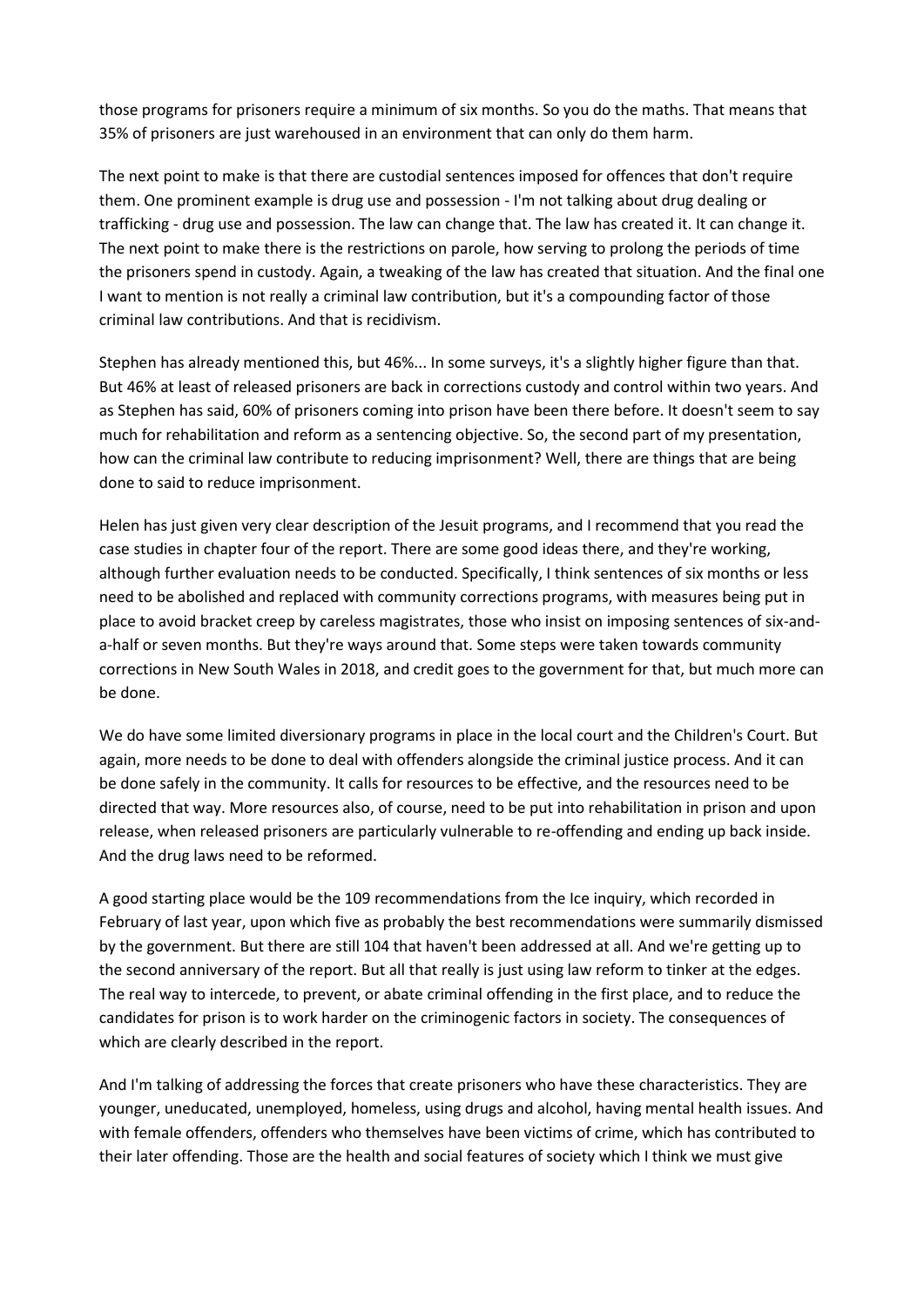much more attention to, to try to head off this passage of people into prison. And that's where the justice reinvestment is required. It's another idea whose day has come.

We have some limited justice reinvestment programs in place, particularly the Maranguka project in Bourke and the other programs of Just Reinvest NSW which are producing terrific results. And governments need to take those on board and duplicate them across the whole jurisdiction for the benefit of the community generally. You've heard this before this afternoon, those are the policy choices to be made by government. Thank you very much. (BACKGROUND NOISE)

#### MICHAEL BRENNAN:

Thank you very much, Nick, and thank you very much to all of our speakers, and the questions are coming through now. So I'm going to start with a question that's arisen both from Jessica Williams and Bob Phelps, which goes to the issue of family violence and violence against women, or other family or sexual related violence even against men. What role has that played in increased rates of incarceration and, for that matter, in offending rates? I thought I might start with Don. Do you want to have a go at answering that?

## DON WEATHERBURN:

Sure, it's played quite a significant role. In fact, the rising public concern about domestic violence has led to tougher sentences. Also, you'll see the same thing in relation to child sex assault. That's part of the reason, although not the whole reason, why when Stephen spoke about the compositional effect, the change in the profile of cases coming before the courts has played some role in increasing the imprisonment rate or the percentage of people going to prison, but it hasn't been the sole factor. There's been an increase in the percentage of convicted offenders getting a prison sentence in a whole range of offence areas. So it's part of the contribution, but not...so not by any means the main contribution.

## MICHAEL BRENNAN:

Thanks, Don. Stephen, did you have anything to add to that?

#### STEPHEN KING:

Yeah, very much (AUDIO DISTORTS) along the lines of Don. There's clearly been an increase in the reporting of sexual assault, domestic violence, and so on. In terms of the total amount of crime, it is a fairly small percentage.

#### MICHAEL BRENNAN:

I'll come to a question - thanks, Stephen - that has been posed in relation to Helen as to whether there has been an evaluation of the Reconnect Program, and anything that you can tell us about the evidence that's been collected or whether it's indeed too early to know.

#### HELEN COVENTRY:

So essentially, there was an evaluation done a little while ago through Corrections Victoria looking at some of the outcomes of the program. The model has changed over a period of time and there really does need to be further evaluation of the program. I didn't mention earlier that Jesuit Social Services is one of three providers of the Reconnect Program. It is a state-wide service. We provide it in the North West Metro region, and there were two other agencies that provide it across the rest of the state. But absolutely, take your point that evaluation of the service delivery model needs to occur.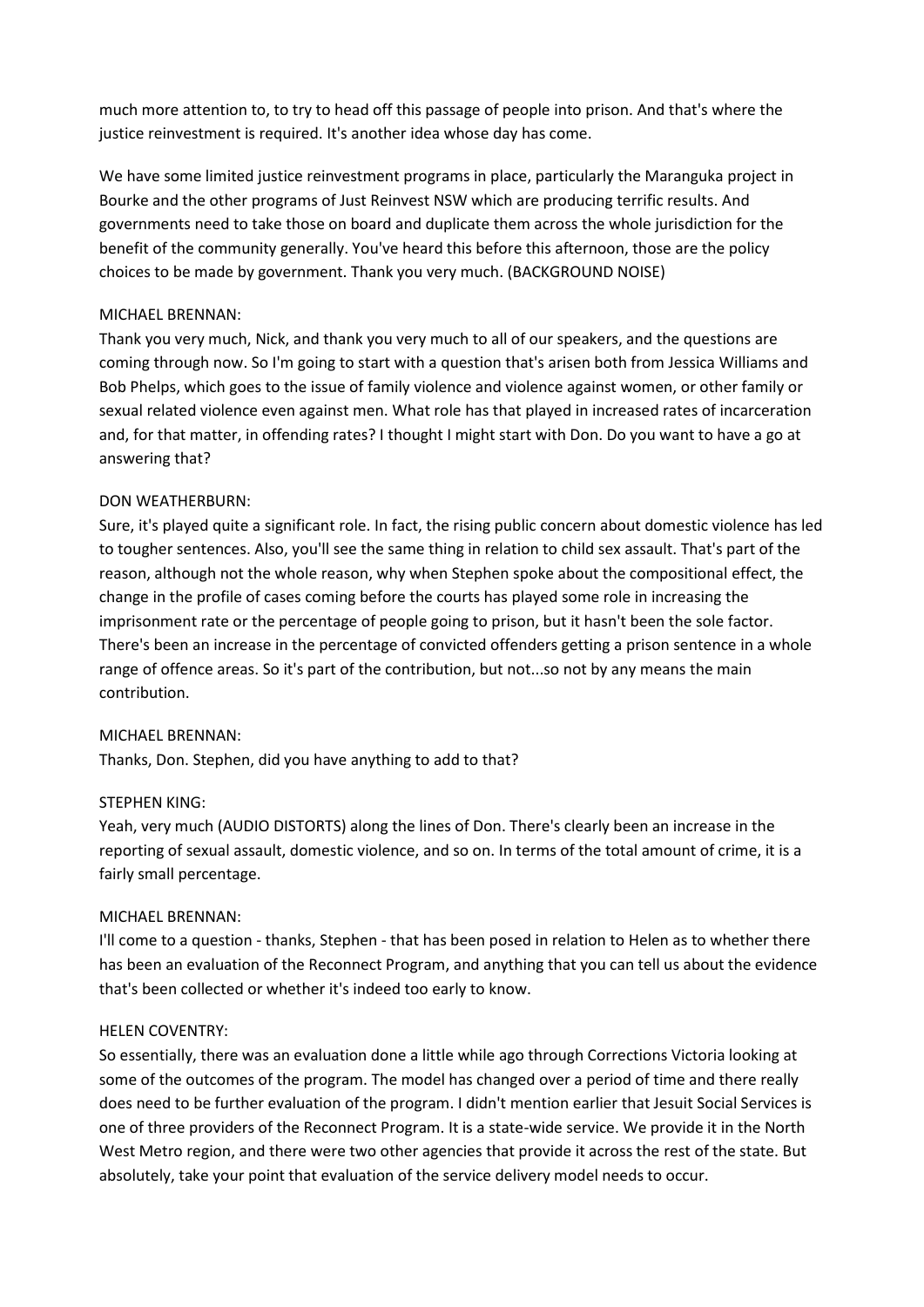#### MICHAEL BRENNAN:

The supplementary question, which I might throw both to Don and to Nick, is where if anywhere is the evidence base strong in respect of sentencing policies or criminal justice policy in Australia, such that it could be used as a basis to change policy?

## DON WEATHERBURN:

Well, for example, as I mentioned, the Washington State Institute for Public Policy did a systematic review of what you could do to reduce the US prison population, or I should say, the prison population in the Washington state.

And there were a whole range of programs they found to be effective. Most of them tackle the underlying causes of crime that Nick mentioned, so mental health problems or substance abuse problems. Many of them are directed at young people. But if you're looking for a summary of those that work, the Washington State Institute's a very good place to start.

The other alternative is to go on to the Campbell Collaboration website. The Campbell Collaboration website has a whole range of systematic reviews of programs designed to reduce re-offending or reduce crime. I won't go through the full list of them now, but there's an abundance of effective programs that are genuine alternatives to custody.

MICHAEL BRENNAN: Nicholas, did you have anything to add to that?

## NICHOLAS COWDERY:

I couldn't possibly top Don on that issue. (LAUGHS). No, there are programs that have been shown to work. One of the objections that our politicians raised when sensible suggestions are being put forward for consideration is that there's no evidence. There's no evidence that they work. We had this with the drug testing ideas for pop concerts and music festivals, and that sort of thing.

When it was proposed that we do in New South Wales what they're doing in the ACT and giving people the opportunity to have their drugs tested before terrible harm comes their way. The government response here was, Oh, there's no evidence it works. Well, I'm sorry, but there is. There's a lot of evidence it works in the ACT and in about half dozen countries around the world where these programs have been in operation, have been studiously assessed and reported upon for years. The evidence is there. We need somehow to get our politicians to look beyond the jurisdictional borders.

## MICHAEL BRENNAN:

Staying with the geographic theme, the question from Robert Tickner, who has seen these issues from a variety of standpoints and brings a wealth of experience on these matters, to both Helen and Stephen. So I'll start with Helen, given your observation that a disproportionate number of offenders are coming from a small number of postcodes, typically disadvantaged postcodes around the country, wouldn't it make sense for there to be a more concerted and coordinated investment in those communities and to address some of the underlying issues that have been highlighted in multiple reports? I'll go to you Helen, and then Stephen, if you've got a perspective on that.

#### HELEN COVENTRY:

Absolutely. Jesuit social services would absolutely agree that there needs to be investment into place based programs and initiatives, looking at the needs of specific areas, of the communities of those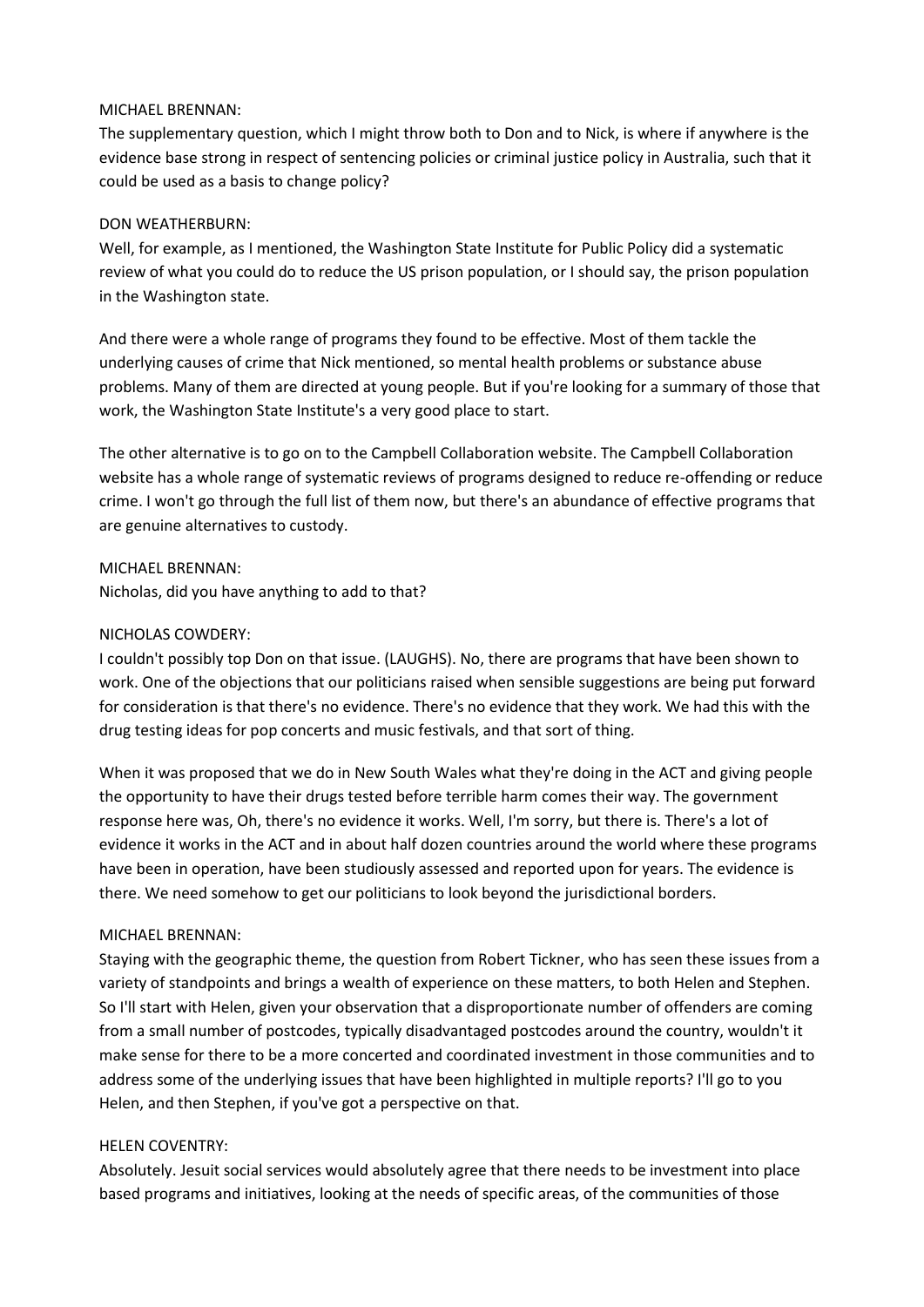areas, and having the voices of those communities linked in so that the interventions, that are being developed, are actually effective. There's no point in taking an intervention from one area and placing it somewhere else entirely if the communities in those areas aren't the same. We need to look specifically at those areas of disadvantage and see what's required in that space, and advocate and work closely with those communities to develop better programs that meet their needs.

#### STEPHEN KING:

Yeah, and if I can just follow up. Our work explicitly didn't look at the socioeconomic drivers for crime. That's not to underplay their importance. They're critically important, but our report did focus on that (UNKNOWN) that they were concerned about. This juxtaposition of more people in prison, but less offending. The numbers just by themselves suggest that if we wish to get gains for the Australian community, then we both...we have to do two things.

We have to focus in on those over-represented communities, the particular postcodes, in erst the questions one person referred to. Again, just horrifying over-representation of Indigenous Australians in our prison system. 3% of our population makes up 30% of the people in prison. If we don't start addressing those issues, then clearly we're not going to make head way. It also comes down to the applicability and the success of alternatives.

Helen ran through the sort of support programs that Jesuit Social Services offers. We look at case studies such as that ACT throughcare in our report, which again provides support for individuals as they're leaving prison. To get that sort of savings that we're talking about, that \$45 million, if we can get the least risk, 1%, give them an alternative to prison. That's just not an alternative of saying, well, home detention with electronic monitoring.

It's got to be with the programs built around that those particular individuals need, so that if you've got alcohol and drug issues, if you've got mental health issues, if you've got cognitive impairment issues, if they need help gaining employment, we've got to have those. Simply saying, well, don't have jail, do supervised home detention by itself is clearly not going to go all the way to get those gains that we think are there.

## MICHAEL BRENNAN:

We have a number of questions relating to private prisons and the role that they may have played in relation either to sentencing or policy for prisoners once they're in the corrections system. I won't go to you, Stephen, because it's not something that we explicitly looked at in our report, but I might go to the other three, starting with you, Helen. Do you have a perspective on private prisons and whether there is something in play here in relation to that?

#### HELEN COVENTRY:

There is always a challenge when what should be a public system is privatised. In the Victorian context, we currently have three private prisons. Jesuit Social Services does work closely with all three of them. But we would have a philosophical view that private prisons are not appropriate in this space.

#### MICHAEL BRENNAN:

Don or Nicholas, do have a view on that?

## NICHOLAS COWDERY:

Well, I agree with Helen. This prison, I think, falls into that category of government services that should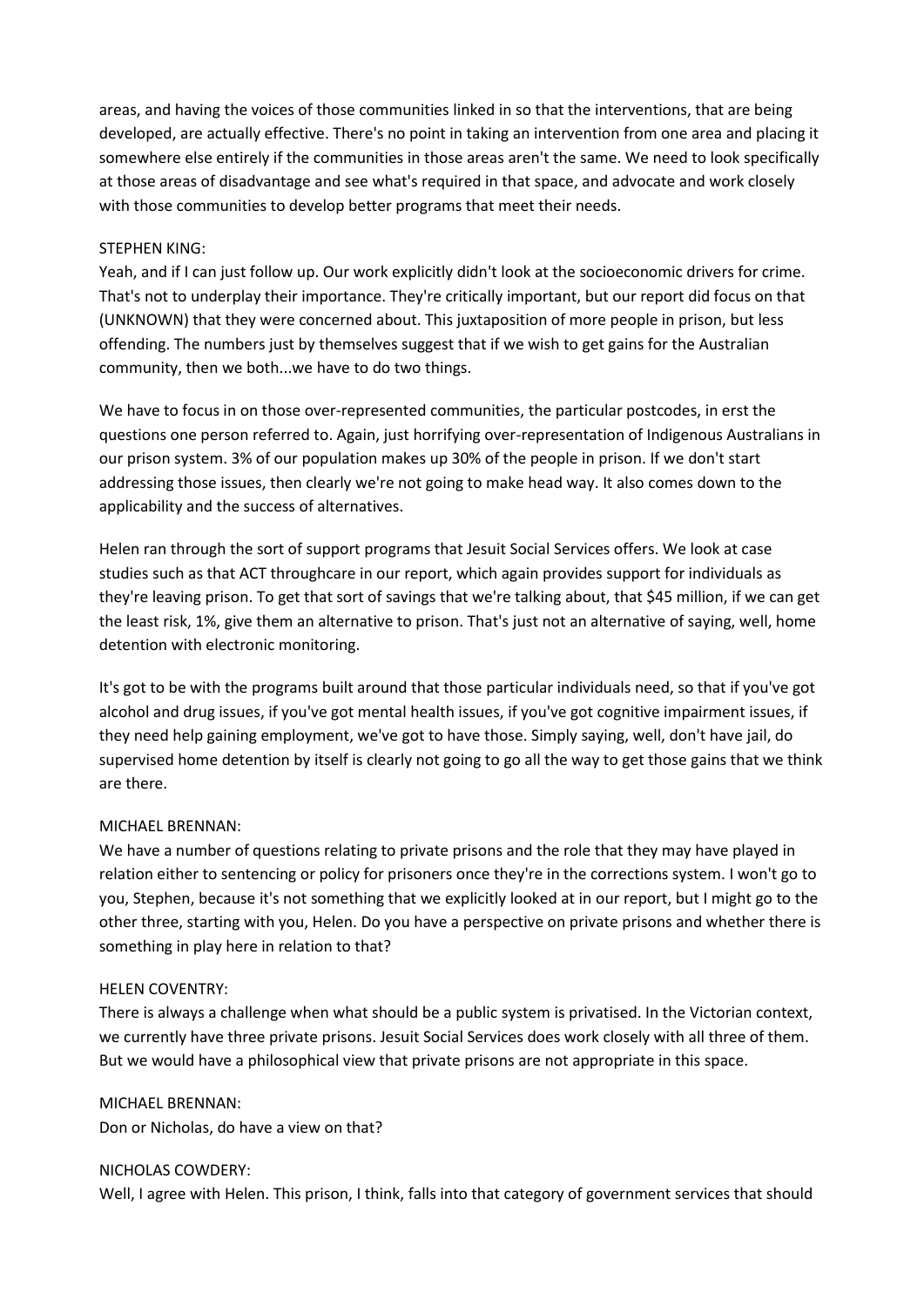be run by the government. They're simply not appropriate for the profit model of commerce. And the risk is to the treatment and welfare of the prisoners if the prisons are being run to bring profits to the shareholders. I'm totally against private prisons.

#### DON WEATHERBURN:

Yeah, I must say I find it a bit disconcerting to even suggest that you would privatise the business of punishment by the state, but setting that aside, I'm not aware of any evidence that private prisons produce better outcomes than public prisons. And at least in the US, there have been some pretty scandalous developments in the context of private prisons. So, I mean, I think if people are looking to that as a solution, they are looking in the wrong place. We really need to look at, as Nick has said and as other speakers have said, we really need to look at a more rational and more effective way of managing crime than ever-increasing prison populations.

## MICHAEL BRENNAN:

We got another question that goes to the role of policing, the police numbers or police practices playing a role, and I'll throw in one for provocation: What would be the implications of an Australian derivative of the United States movement around defunding the police? But more to the point, what role are police numbers playing? Don, you pointed out the risk of being apprehended is probably playing some role in reducing crime, but it does seem equally true that police numbers can also lead to increased incarceration in an indirect sense. I'll start with you, Don. Do you have a view about policing policy?

## DON WEATHERBURN:

Well, you've just stepped into a big debate in the literature. Some say appointing extra police wouldn't result in more people being arrested because there'd be less offending, but setting that aside, the reality is that the way police behave - never mind the number - has a huge effect on what goes into the criminal justice system. Years ago, for example, we had what's now known as the trifecta, with police going around mainly arresting Aboriginal people for resist arrest, offensive behaviour, resist arrest, assault police, and lots of people were ending up in jail for that sort of offence.

At the moment, you've got a huge increase in the number of people being arrested for intimidation, stalking, and the police have had, at least in New South Wales and maybe other states as well, a deliberate policy of targeting people on conditional release, looking for an opportunity to catch them, breaching the conditions of their conditional release, so they can take them back to court and persuade the court thereby to lock them up. So, yes, policing can make a big contribution and make things worse. But good policing can also make a contribution and make things better. Everything depends on what the police actually do.

# MICHAEL BRENNAN:

Helen, did you have a view?

## HELEN COVENTRY:

I would have to agree with Don's statement, everything depends on what the police actually do. We've had experiences through one of the previous programs that we've run, which was the Enabling Justice Program, which brought together people with lived experience of the justice system and cognitive impairment in terms of an acquired brain injury, and some of the stories and experiences of those individuals and what they described to us was very concerning in terms of their experience with the police being picked up, being targeted, etc.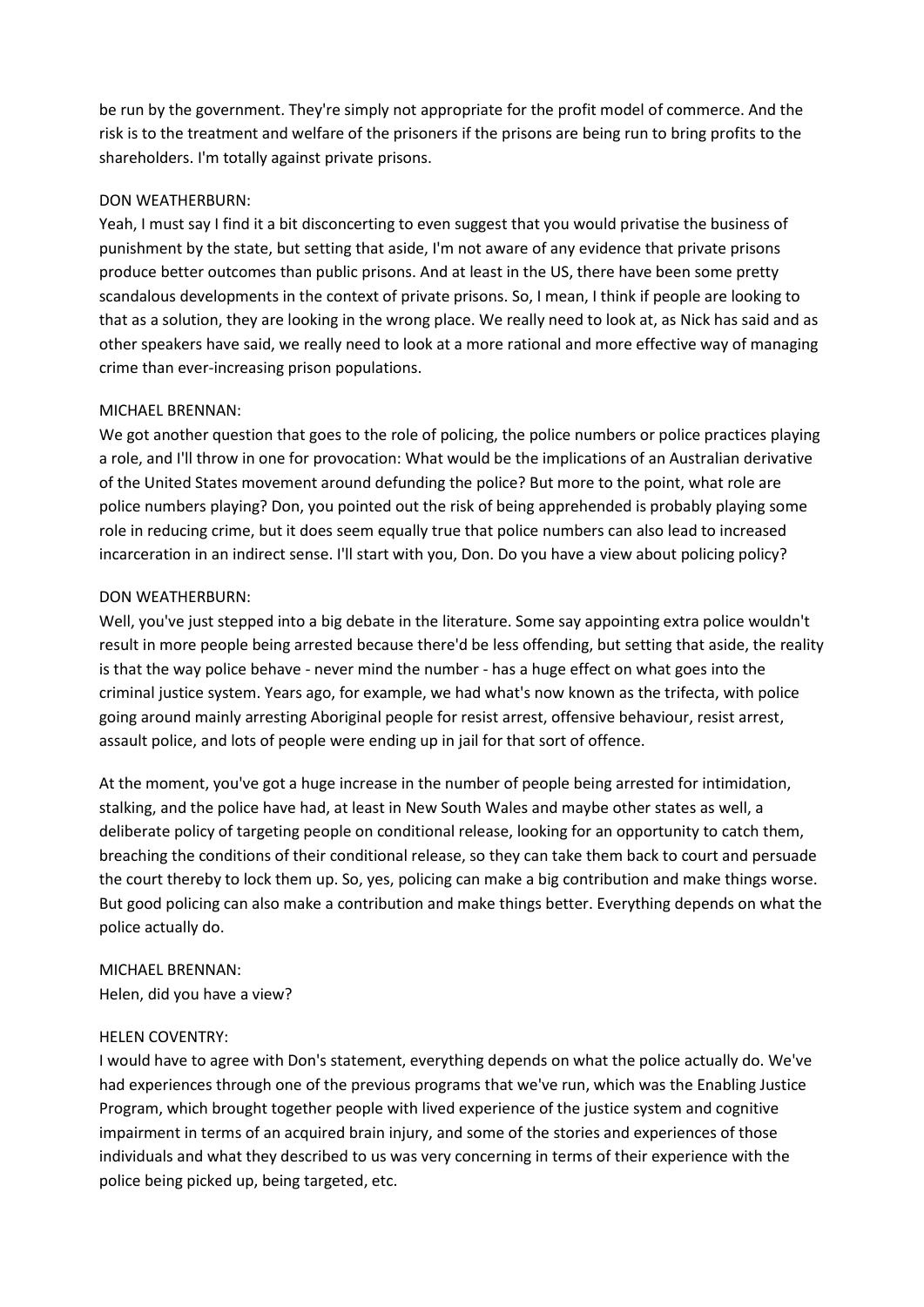On the other hand, in the context of the family violence base, some of the specialist family violence police officers that we've worked with have had sensational outcomes with us and have worked really closely and really well with us. So it absolutely depends on the culture of your police, what they're doing, what they're trying to achieve, and if it lines up with the work that we're actually doing.

#### MICHAEL BRENNAN:

Nicholas, do you have a view on policing?

#### NICHOLAS COWDERY:

Yes, thank you. I agree with Don, which is probably not surprising because he's usually right. (DON LAUGHS) But it's not so much the numbers of police, it's the way in which they are deployed and used. Of course, the numbers have to be at a certain level to be effective. But putting that to one side, it's the way in which they're deployed and the instructions that they're given when they go out on duty. So it depends very much on the policies that are formed from the top of the police force, which in the current police force come directly from the government - the police force simply implements government policy without giving it a second thought - and it depends also on the discretion exercised by police.

Now, the interesting thing about the police force is that the lower down in the police force you go, the greater the degree of discretion the officer has. And there have been a number of academic studies on all of this. So what it means is the constable on the beat has much more discretion to act in a socially productive way than more senior officers higher up in the hierarchy, who are bound much more strictly by procedures and by rules and by policies that come to them from above. So I think part of the problem is that the junior police officers are too scared to exercise their discretion in a sensible and productive way because they're too busy carrying out the orders and the directions that they're being given. They need to be given a bit of tutoring on police discretion.

#### STEPHEN KING:

If I can just jump in, a slightly different perspectives. Obviously, policing and decisions made by police about the, for example, to target offences by people who are on bail or on parole matter. But one of the findings from our mental health inquiry and a lot of people that are in prison have a history of mental illness. The problem there tended to be support for the police. So it's sort of fits the juxtaposition that Helen noted between the individual police officers wanting to do the right thing, but an aggregate level, it sometimes seems like the right thing isn't able to be achieved. And a lot of that, at least in the mental health space, comes down to support for the individual officers who are called out to incidents. (BACKGROUND NOISE)

It's very difficult to tell the difference between someone, say, on ice or someone who is having a psychotic incident. And the police officers, if they're not appropriately supported, either in their teams with health professionals or through the dispatch, they can find themselves actually out of their depth and end up having a situation escalate, with an individual potentially ending up in prison as a result, where more support for the police could have avoided that situation or led to a better outcome for the police and for the individuals themselves.

#### MICHAEL BRENNAN:

Thanks, Stephen. I'll come to a couple of questions that go more to what goes on within the prison, starting with a point made by Stephen Crabb picking up on, Helen, your observation about Norway,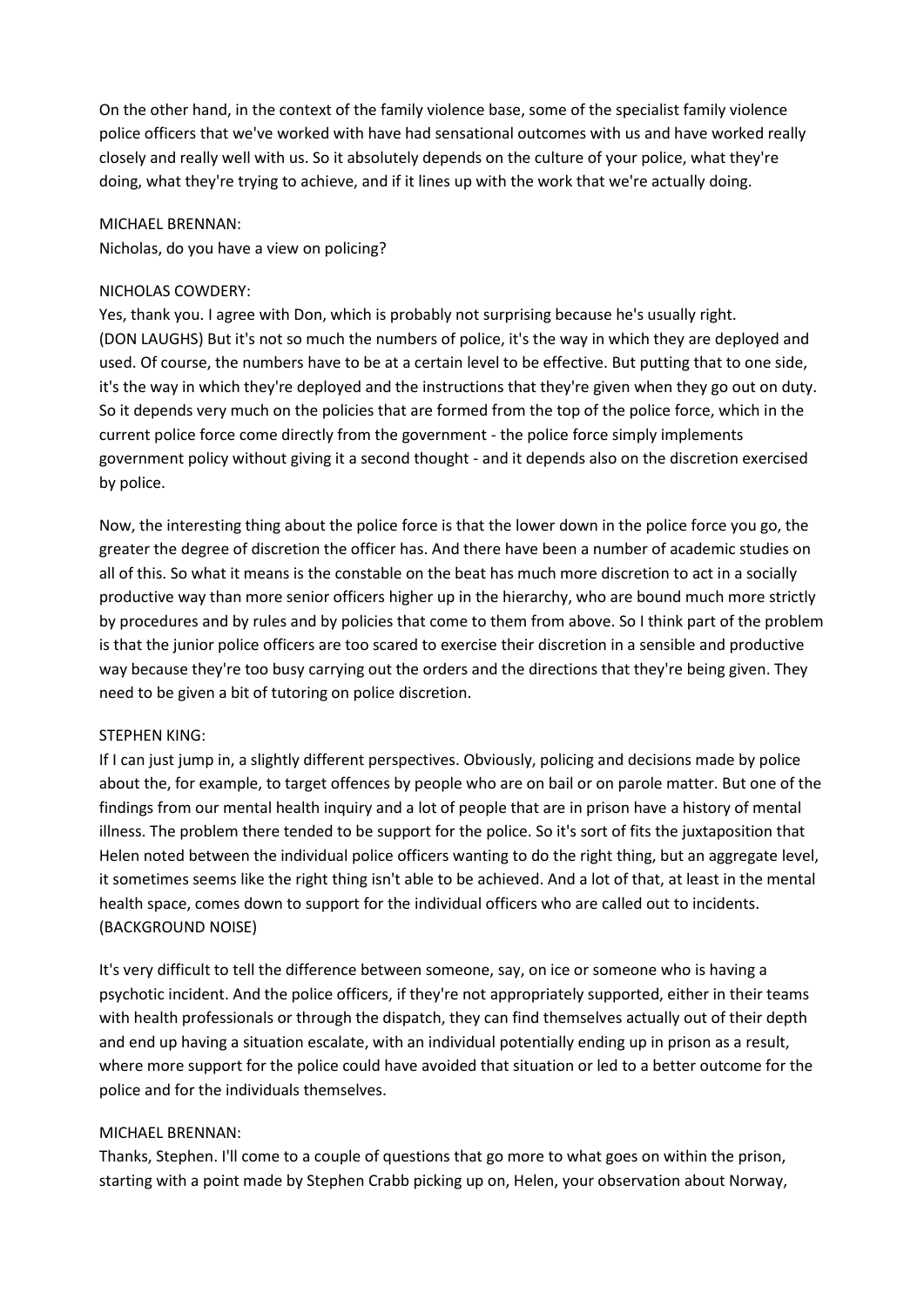where prison officers were required to receive a couple of years of mandatory training, what would you see as a useful equivalent in Australia? What could we do to provide some additional training to prison officers to help them engage with prisoners but also maintain their own well-being in a difficult job?

#### HELEN COVENTRY:

I think one of the keys is trauma informed practice, so an understanding of the experiences of the individuals that are coming into custody from the trauma perspective and understanding that some of the behaviours that are being displayed are a direct result because of that trauma and that experience. And I think if you're going to look at one thing that you're going to do with your current prison staffing population, that would be the place to start: understanding the experience of the individuals that have come into custody from that trauma informed lens.

## MICHAEL BRENNAN:

Staying with you, Helen, a couple of other questions that have arisen about what services are or should be available within prison to ensure that we're providing prisoners with adequate mental health and other health support, and noting, and I'll get all panellists to comment on this, but again, Stephen Crabb made the observation, whatever the reservations about private prisons, there are some examples of incentives being created to try and reduce recidivism that do appear to have some success. So I'll start with you, Helen, and go to the others.

## HELEN COVENTRY:

I think one of the challenges which we need to be attentive to is our remand population. So if you're on remand, you're not actually completing any of the rehabilitative programs that are currently available in custody. So that's a big proportion of our prison population that's not necessarily going through the more intensive programs. There are some remand programs in terms of your experience of custody, and planning for your release, and attempting to link you in with services once you exit custody, but there's a real difference between your remand and sentenced population. In terms of the programs available to your sentenced population, again, it's about access.

There's often wait times for particular programs, and depending on the length of your sentence, whether you actually get to complete that program, and there's also a fair bit of movement or there can be some movement across our physical prison locations, so you might start something somewhere, but not necessarily get an opportunity to finish it because you've been moved. So those are some of the challenges that exist.

There are a range of programs that do happen in custody, including your 24-hour, 44-hour alcohol and drugs programs, links to mental health services and the like. And there's also some work, particularly in the women's prison, around people who have experienced sexual assault, etc, and linking them into services in that way. And additionally, you have your post-release support programs that operate like Reconnect. So there are programs that do exist. It's more about access to those programs, being able to complete the programs, and the length of time people are actually in custody that have that opportunity to complete those programs.

And in terms of private prisons, I think, like any model, there is opportunities and some initiatives that have been developed within the prisons that are of benefit, it's more about the idea that you're making money out of people being in jail, and that is a concern.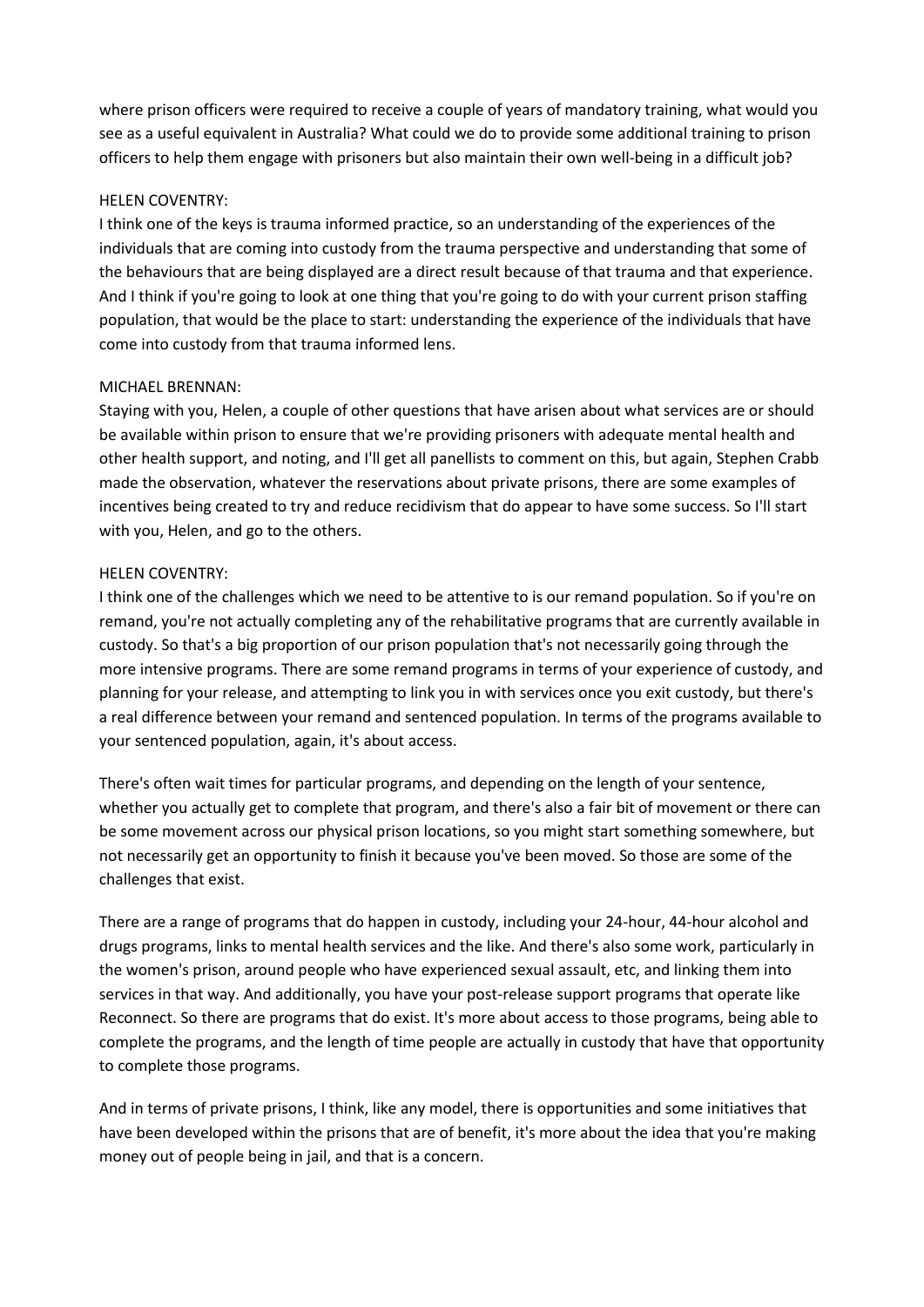#### MICHAEL BRENNAN:

Don, is this something that you've done a bit of work on?

## DON WEATHERBURN:

No, I haven't. I'd love to do some work on this. I mean, maybe my visceral reaction to the idea of a private prison quite wrong. I mean, maybe what we should be doing is seeing how they go. It would be very interesting to do the evaluation. The problem, of course, is that people are by no means randomly allocated to prisons, so there are big challenges in trying to separate out the effects of who's in the prison from the effects of what the prison might actually do to reduce the risk of further offending. But surely, someone's done this work. It's just not an area that I've done any work in myself.

## MICHAEL BRENNAN:

To do justice to Stephen's question, he does preface it by saying he dislikes privatisation of corrective services, but also queries, is there a role for these sorts of incentives even in the public system - you'd have to query perhaps whether the public provider is going to be incentivised to quite the same extent, as a private provider - but is there a role for financial incentives to do with recidivism?

## DON WEATHERBURN:

Well, I understand that in New South Wales, they recently did run a randomised controlled trial in which they contracted out rehabilitation to private providers, and they were paid for outcomes, not just paid to provide a service, and it didn't work out. They were no more effective in reducing recidivism than the state runs. But I don't think you should give up after one study.

I'm open to the idea that people outside of prison may be better at delivering rehabilitation programs than those who are inside. But, I mean, I certainly wouldn't support just simply spending money for the sake of it. We really need to evaluate these options both in and out of prison to see which of them work. At the moment, we've got very little we can use to persuade government to reduce their reliance on prison.

## MICHAEL BRENNAN:

Nicholas, did you have a perspective on this?

#### NICHOLAS COWDERY:

Not really, thanks, Michael. Nothing to add to what's already been said.

#### MICHAEL BRENNAN:

On a related topic, Andrew Baxter raises the question as to whether or not certain offences are really better regarded as a health rather than a justice issue. And it's not a distinction that we've made particularly explicit. Does that make sense and would it have some financial saving associated with it? I might start with you, Stephen.

#### STEPHEN KING:

Yeah, so, again, let me draw on our mental health report from last year. One of the things we found in talking with numerous groups about mental health in Australia, and the de-institutionalisation that we had in the '70s and '80s, a common point put to us was that we de-institutionalise people's mental health in the '70s and '80s and we re-institutionalise them - the only difference was we called the new institution 'prison'. The numbers suggest that there are significant numbers of people in prison who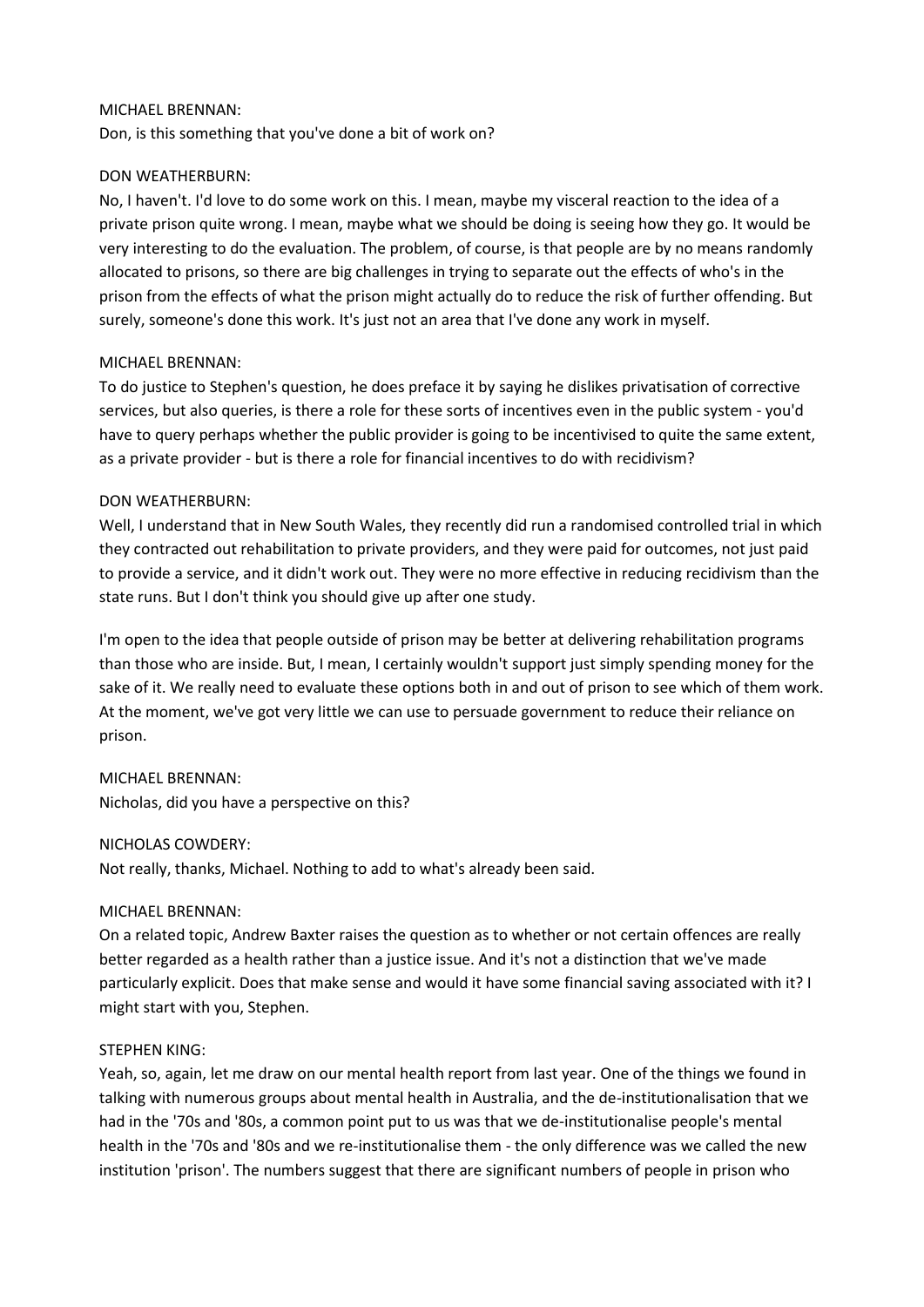have health issues, who would probably be better off... Well, from their perspective they'd almost certainly be better off receiving appropriate treatment in community.

Prison is a very poor place to receive mental health treatment. It's very expensive for the taxpayers. It's very expensive for the individuals. If we will, for example, have more step up, step down facility, if we're able to have more all those assistance services to first responders, if we were able to have alternatives to emergency departments that were designed for individuals who have mental health issues, all of those things, as we showed in the mental health report, and were reflected also in the prison report, lead to better health outcomes, and they also lead to better fiscal outcomes from the taxpayer and the government perspectives. But it does mean, in some ways, a bit of a change of mindset for the way that we approach people who have mental illness in Australian society.

#### MICHAEL BRENNAN:

Helen, did you have a perspective?

#### HELEN COVENTRY:

I absolutely agree. I believe our prison system is the net that captures everyone that falls through all of our other systems, in the gaps in those systems. So if you look at our alcohol and other drug system and particularly mental health and those with cognitive disabilities, intellectual disabilities, those are the people that are making up the vast majority of our prison population, and investment in services that allowed people to... (AUDIO FADES) ..absolutely.

#### MICHAEL BRENNAN:

In the time remaining, I just want to touch on a couple of other themes that have cropped up. One question that comes from one of our audience participants with lived experience of prison is the extent to which pre-sentence reports by, for example, specialist psychologists, probation...parole people are taken into account?

So I might start with Nicholas on that. And also the observation that the same individual made that on leaving prison was the comment made by prison officers was you'll be back, and that that's a common thing that's expressed to people, as they are leaving prison, does that ring true and is that reflective of a particular cynicism about the prospects people have, once back in the community? I'm going to start with Nicholas.

#### NICHOLAS COWDERY:

Well, that comment that you just ended with, both of your comments are correct. It's a better than 50%, accurate observation to make. And that is likely to give rise to cynicism in the maker of the observation. So we've got to change the underlying facts to change the behaviour of people in that sort of situation. But the... I've now forgotten what the first part of your question was, I'm sorry. (LAUGHS)

#### MICHAEL BRENNAN:

Sorry, it was about pre-sentence reports.

#### NICHOLAS COWDERY:

Oh, pre-sentence reports, yes. Well, there are some very highly competent people involved in the preparation of pre-sentence reports, and they really do make a stringent effort to get it right - well, very often working under timed deadlines to produce them. They are very often unable to access all relevant information that they might like to be able to access to prepare the reports but they do go to a lot of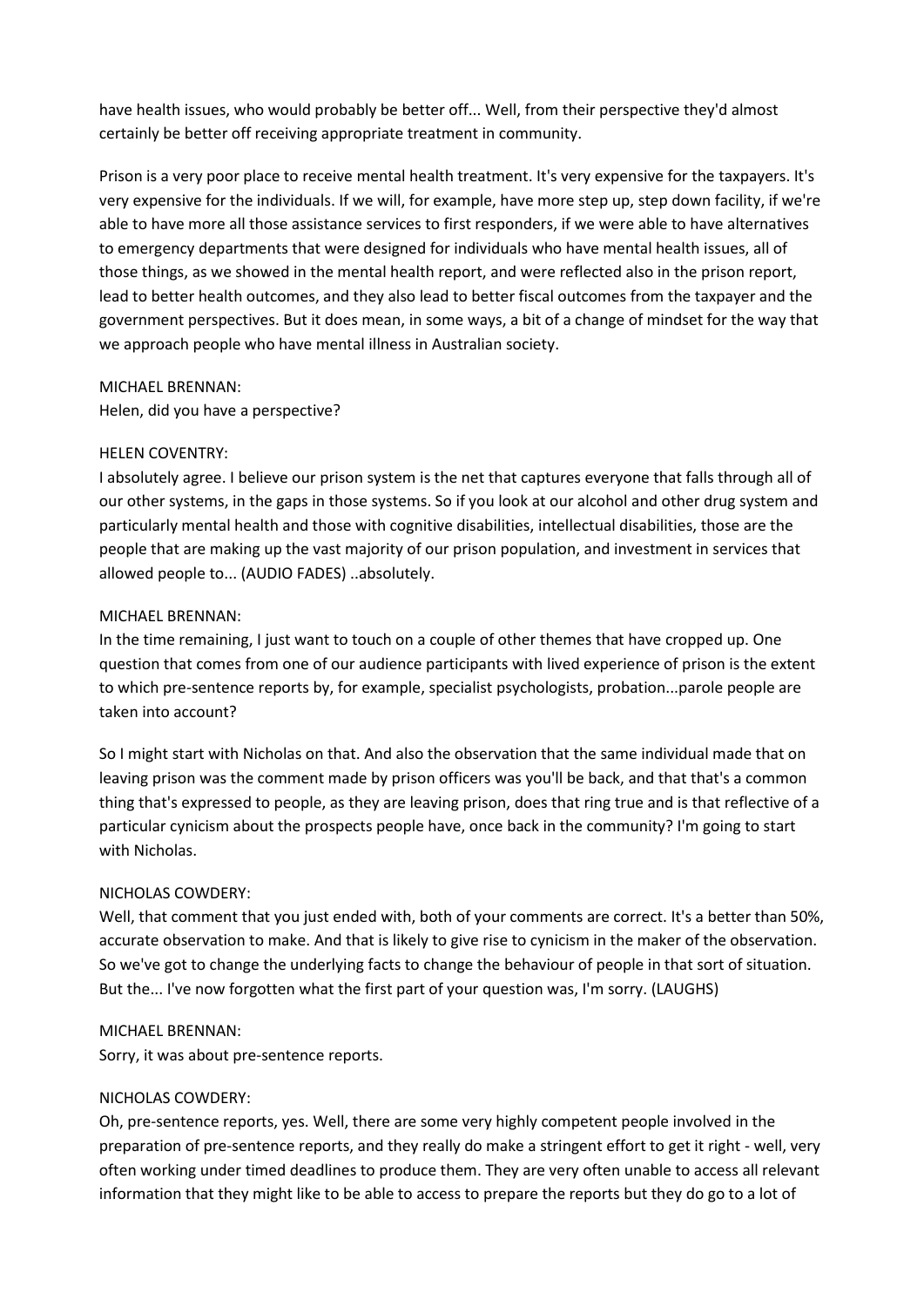effort to try to give the sentencing court a full and accurate picture to enable the court to make some kind of assessment of what disposition is going to be best for that person.

I mean, I'm old enough to have practised at a time when we didn't have those or if we did, we had them in only the rarest of circumstances. Now they're much more common. And I think they help to improve the overall quality of the judgements made on sentences that are then delivered. But they're not perfect, of course. A sentencing court is trying to assess past conduct in context. It's also trying to predict the future to an extent and determine a course that's going to best regulate that future. And that's a very difficult matter of judgement for any magistrate or judge.

## MICHAEL BRENNAN:

Thanks, Nicholas. I'm going to bundle together a couple of things and ask each of you to make a kind of a final statement, if you like, by way of answering these questions or anything else that you wanted to throw in. One of the key things out of the Productivity Commission report that's evident is the extent to which the increased incarceration rates are partly or largely driven by increased numbers of people on remand.

Some jurisdictions now appear to have very high proportions of their overall prison populations on remand, and it does, to me, beg the question is, do we need to be thinking about prison in a different way if...in larger measures it's actually a remand system, at least in addition to a system for sentence prisoners? There's a supplementary, and I'll ask each columnist, each panellist, sorry, to just comment on it. We've had a number of comments just noting that there is a kind of law and order rhetoric does often loom large in the community - whether you have a particular perspective on that. So, why don't I start with Don and then we'll go to the others, and that will finish us up.

#### DON WEATHERBURN:

Well, most people know what I think about the law and order frenzy. It's not the major cause, one of the major causes of the predicament we find ourselves in at the moment. No party is willing to get out of line for fear that they're going to be criticised by the government or criticised by the opposition for going soft on crime. I would have thought that after 20 years of falling crime rates, we might be able to move beyond that, and I think the current New South Wales attorney-general is trying to get beyond that, and I think other politicians are, but we've got a long way to go.

The only other comment I'd make is that we ought not to focus too much on what's going on - what's going wrong, if you like, inside the justice system - the real failings of what's going on outside it. You come out of prison, it's hard to find accommodation, it's hard to find treatment for mental illness or drug problems. It's the sort of thing that increases the rate of return to prison and which could be sorted out, I would have thought, at least to some extent, if we made a more serious attempt in the community to reduce the risk of further offending.

MICHAEL BRENNAN: Helen.

#### HELEN COVENTRY:

I'd have to agree with Don's comments, absolutely, and looking at what we can do at that early intervention stage as well in terms of preventing people from entering custody in the first place. In terms of policy and changing government directives and ideas and the tough on crime overarching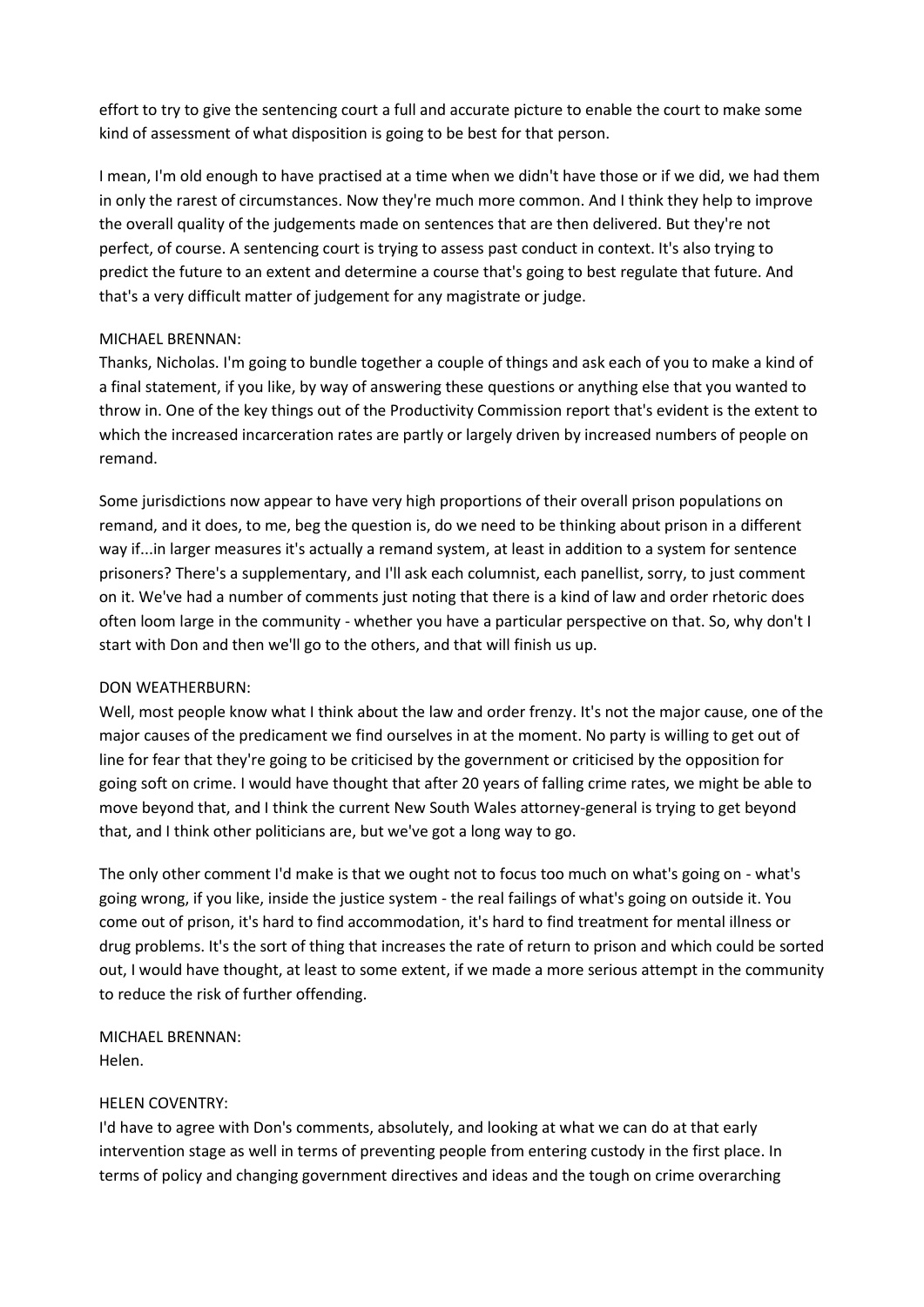system that we have at the moment, I think we actually need to do some community based work and some community development work.

When you spend time with individuals and actually explain to them who's in our prison system, what's going on for them, and the realities of it, you get a very changed perspective. When we're talking about keeping young people out of prison, which is a lot of the work that Jesuit Social Services has been doing, we've been having conversations with members of the community where we are able to change ideas and perspectives, and I think if we can do that at that community and ground level, then we've got an opportunity to also create some change at that social policy level.

## MICHAEL BRENNAN:

Thanks Helen. And Stephen King, obviously, you're not going to make anything approaching a political statement, but what's your view on remand?

## STEPHEN KING:

(LAUGHS) The relationship between remand and the prison population is complex. The remand numbers have gone up, but of course, to the degree that an individual who is on remand being get sentenced to a period of imprisonment, including time served it can partially shift from pre-sentencing to postsentencing. That being said, remand is not the same as being in prison. So, for example, access to programs is quite different if you are on remand versus if you have been sentenced to a prison term. And obviously, not all people who were on remand are found guilty, not all people who were on remand then receive a prison sentence. So clearly remand whilst a complex interactor, it is a significant factor. The other thing that I'd like to mention is some of the alternatives.

So we've mentioned the importance of trying to avoid imprisonment where it is not going to lead to the sort of benefits society is seeking. The Victorian Assessment and Referral Court, which we have as one of our case studies in the report, is a good example where people with mental health can come before that particular court and can then engage in a program over a 12 month period with the health system to try and stabilise and improve their mental health. That program is then hopefully completed before the individual is sentenced, and the judge can take into account, the fact that they have been participating in that program, in the sentencing decision.

Now, that's been shown to be very effective at helping to reduce both the number of people going to prison but also the reoffending rate. So we need to think of these alternatives, but we need to think about it in a much more systematic way. And until we really get the alternatives, get the data on the alternatives, and work out what works, I don't think we're going to be able to move the conversation beyond what sometimes can be a pretty much a kickback to an individual incident. Because the community don't see the alternatives out there to prison, and so it's really a matter of making sure that the evidence is there so the community can see that there are alternatives that work and keep the community safe.

#### MICHAEL BRENNAN:

And Nicholas Cowdery, we'll give you the last word. Any thoughts on remand, law and order, campaigns or anything else that's arisen today?

#### NICHOLAS COWDERY:

Very kind of you, and I won't take too long because I see the time. The problem with the remand